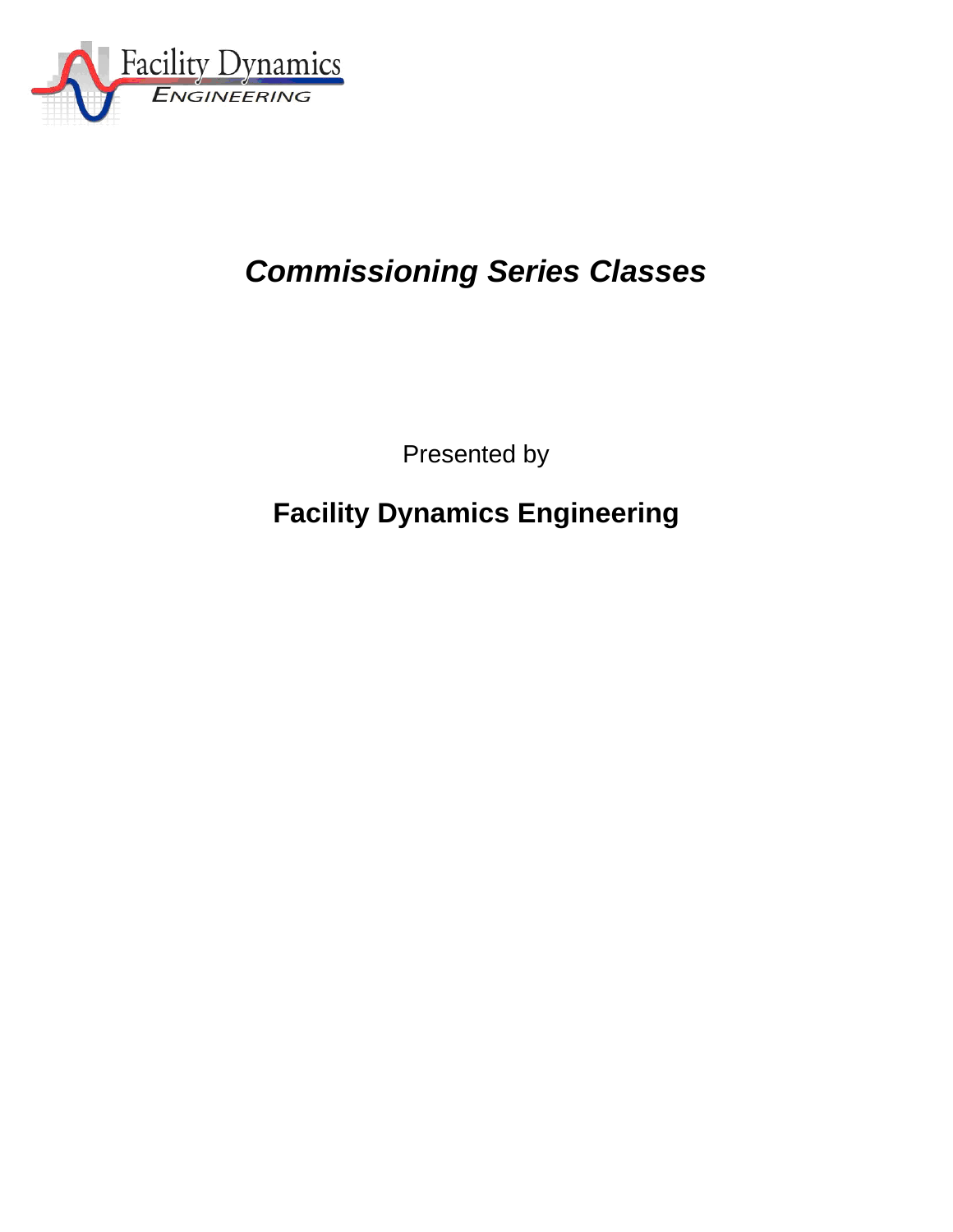## *Pacific Energy Center*

- Design Details Design Briefs Series Training
- DD Phase AE Coordination Design Brief Training
- Pump Application Design Brief Training
- HVAC Design Fundamentals for the Field
- Functional Testing Guide training
- Analog Lessons for the Digital World includes lab sessions with control system demonstrators
- Design Review Training Lecture and afternoon workshop
- Persistence of the Benefits of Commissioning Training (with Hannah Friedman; Presented multiple times with enhancements each time)
- Top 10 Commissioning Issues (Variation of the NCBC workshop)
- Existing Building Commissioning Workshop Series, Eight (going on nine) year-long sessions to-date with monthly one day classes focusing on hands-on instruction in field techniques for retrocommissioning
- Automated Diagnostics (with Larry Lister and Mark Cherniack) (One time)
- HVAC Calculations (One time)
- Design, Performance, and Commissioning Issues Series
	- o Fans, Ducts, and AHUs
		- o Economizers
		- o VAV Systems
		- o Pumps
		- o Chilled and Condenser Water Systems
		- Hot Water and Steam Systems
		- o Control Systems (includes 6 station afternoon workshop with hands-on experience with controls and concepts)
		- o Variable Speed Drives
- Commissioning with Data Loggers (with Ryan Stroupe)
- Control Fundamentals
- Commissioning DDC Controls (with Jay Santos and Brian Russell)
- Commissioning Processes
- Design and Commissioning Tools (One time)
- HVAC Fundamentals for the Field
- Integrated Interactions
- Logic Diagram Workshop
- On Demand Training on Induction Theory, Induction Motors, and Pump/Motor Interactions
- Operating Your Facility with an Eye Towards Sustainable Operations
- $\bullet$  RCx 101
- Resources for the Resourceful
- System Diagrams Workshop
- VRF Systems The Good, the Bad and The Ugly Cx Providers Perspective Module

#### *San Diego Gas & Electric*

Retrocommissioning Program Training - 2004

#### *Sacramento Municipal Utility District*

- Commissioning for Architects 2006
- Analog Lessons for a Digital World
- Top 10 Commissioning Issues Variation on the PEC class listed above
- Design Phase Commissioning
- HVAC Fundamentals for Retrocommissioning
- Control System Fundamentals Presented multiple times
- Economizers Presented multiple times
- A Technical Overview of Retrocommissioning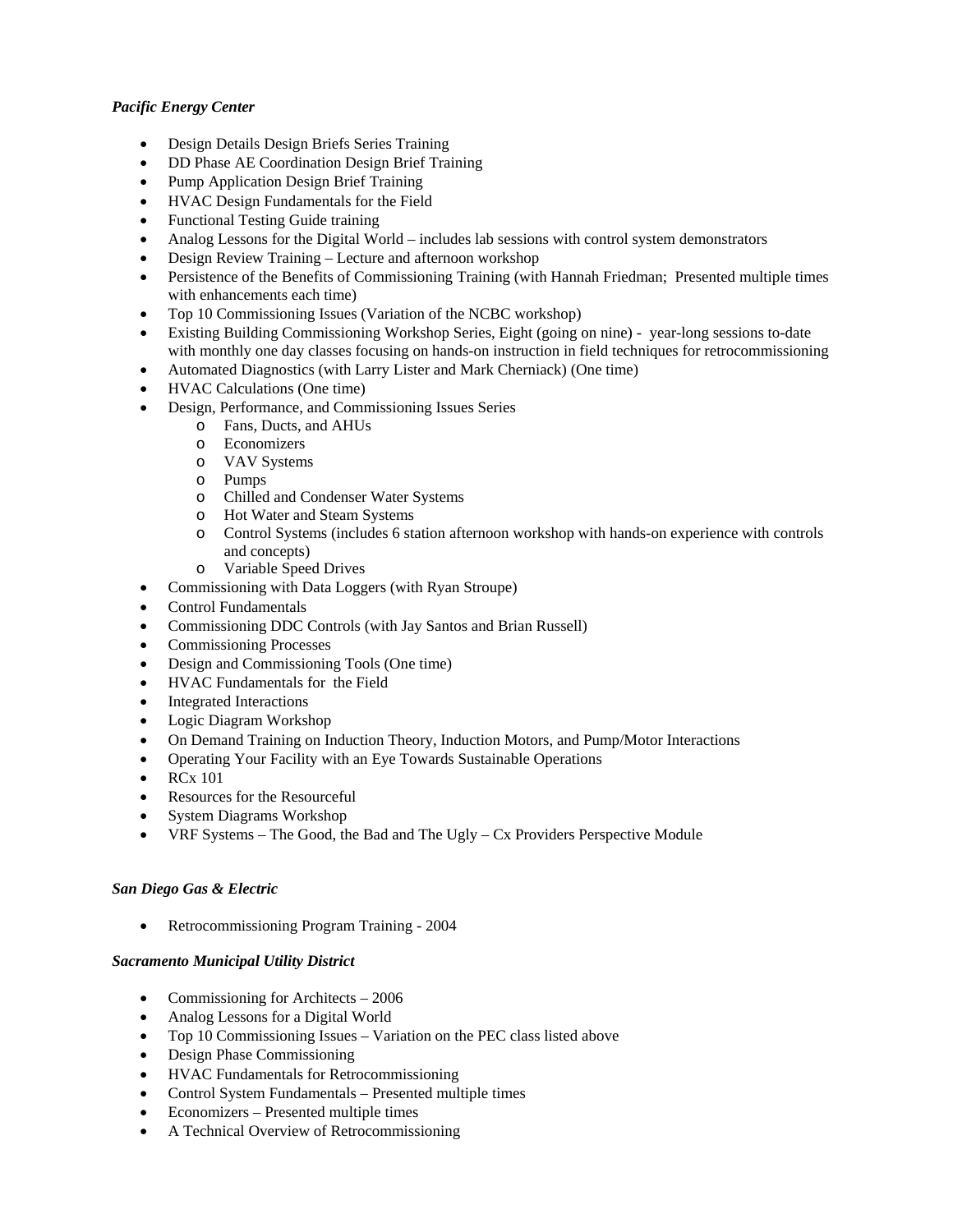- Pumps
- Chilled and Condenser Water Systems Commissioning Issues
- Retrocommissioning 101 (Variation on the PEC class)

#### *UC Berkeley*

- MBCx Technical Fundamentals 10 half day sessions designed to support the MBCx process for the PPCS and Capital Projects staff
- MBCx Implementation 2 half day sessions designed to ensure persistence of the MBCx implementations to date

#### *NYSERDA*

• The NYSERDA - Retro-commissioning Initiative - Orientation and Training – Spring and Fall - 2004

#### *STAC*

- Developed and presented Retrocommissioning Tools and Techniques Hands-on Training at the NYMEX Building
- Worked on developing the NYMEX class above into a portable training class that could be held in other venues

#### *University of Wisconsin*

- The Commissioning Process for Retro-Commissioning Projects 2005 Las Vegas Typical Retro-Commissioning Opportunities Module
- Commissioning DDC and Pneumatic Controls for New and Existing Buildings Lead Instructor, co-taught with Larry Luskay and Jay Santos. Three day class with a significant hands-on component using control system demonstrators to illustrate lecture principles. Repeated as demand dictates.
- DDC Controls Co-taught with Jay Santos, Steve Briggs, and Bob Schultz. Four and a half day class focusing on DDC control system design and procurement. Repeated 2 to 4 times a year

#### *Marriott*

- Marriott Retrocommissioning program development team
- 2007 Advanced Engineering Management Program Multi-week/multi-session hands-on retrocommissioning training program – delivered technical track.
- 2008 Advanced Engineering Management Program Similar to above
- 2011 2012 Advanced Engineering Program Similar to above but with business skills, presentation skills, and communications skills tracks
- 2012-2013 Advanced Engineering Program Similar to above but converted to a real time in-building training process
- 2013-2014 Advanced Engineering Program Similar to above currently in planning phase

#### *ASHRAE Golden Gate Chapter*

A Retro commissioner's Retrospective on Retrofits

#### *Electric League of the Pacific Northwest*

- Powerful Business 2011 Building Optimization and Commissioning
- Practical Existing Building Commissioning Workshop 3 day workshop  $2011$  Co-presented with Jay Santos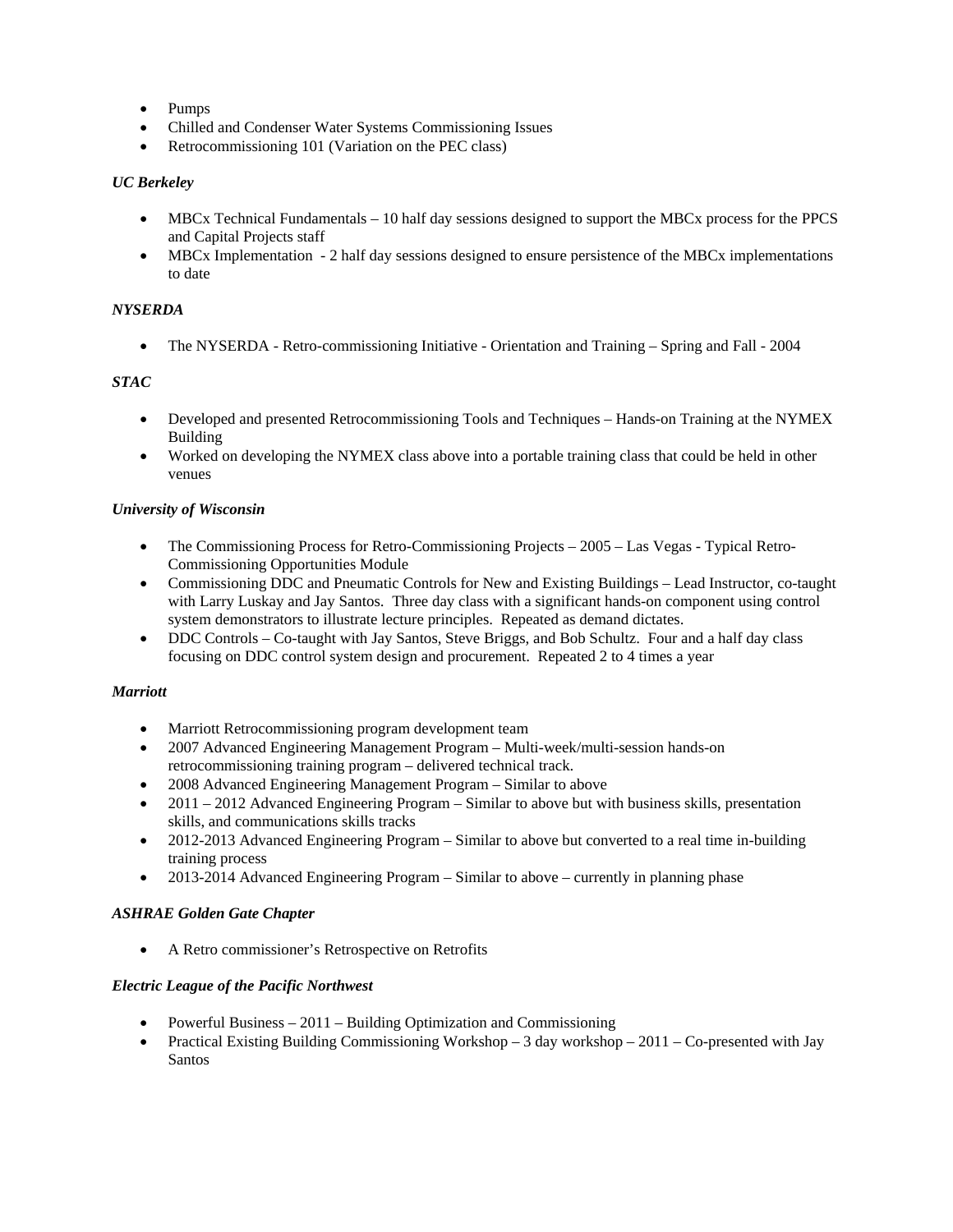#### *Energy Center of Wisconsin*

Facility Operations and Maintenance: Achieving Operational Efficiency Workshop - 2011

#### *City of Palo Alto Utilities*

- Retrocommissioning What and Why  $2002$
- Functional Testing Guide Workshop 2007
- RCx 101 Workshop Spring 2007
- $\bullet$  RCx 101 Workshop Fall 2007
- $\bullet$  Introduction to Retrocommissioning Spring 2013

#### *California Department of General Services*

• Introduction to Commissioning

#### *ASHRAE Inland Empire Chapter*

- Cost And Energy Saving Duct, Piping, and Control System Design Details
- The AHU from Hell; a Case Study

#### *Southern California Edison*

- Fundamentals of Pump Troubleshooting Workshop (complemented Pump Troubleshooting Design Brief)
- Emerging Technologies Summit 2010 Advanced Air Filtration

#### *Building Commissioning Association*

- Commissioning Control Sequences Webinar
- Lessons in Commissioning Control Systems

#### *Better Bricks*

• An O&M Formula for Improved Life Cycle Cost

#### *Arizona Public Service Company (APS)*

 Using Energy Management and Control Systems to Support Retrocommissioning Projects and Processes Workshop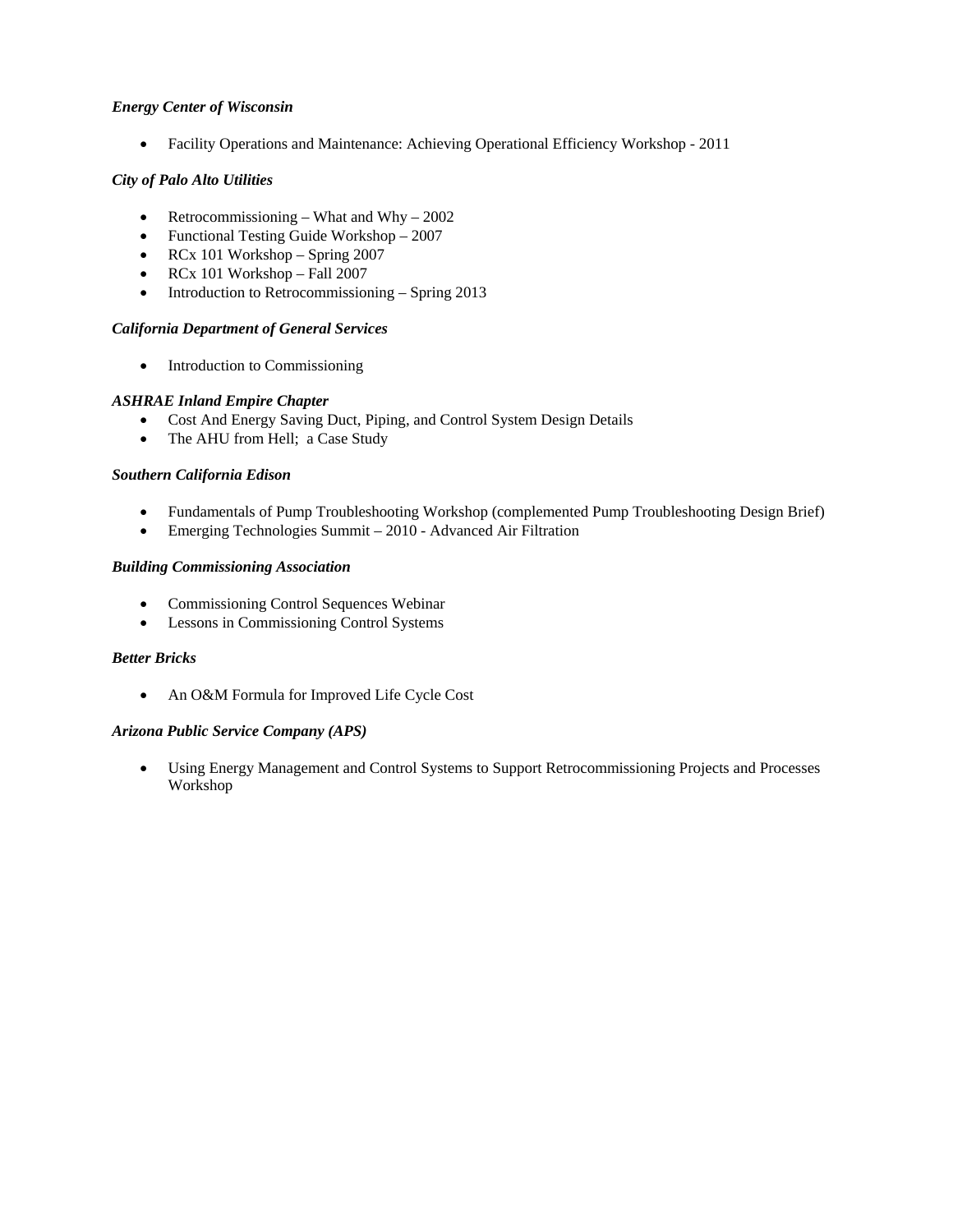# **Class Descriptions**

# **Advanced Engineering Training**

This class will highlight the engineering technical and management fundamentals necessary to implement MRCx and MCCx in typical Marriott facilities. The content will be an expanded and improved version of the content used for the first year class, reformatted to allow a significant portion of the lecture content to be delivered via Microsoft Live Meeting®, thereby allowing more time for interactive and hands-on exercises when the group meets formally in San Francisco at the Pacific Energy Center (PEC). Training through the classes at the PEC will focus primarily on engineering technical fundamentals. Training subsequent to the PEC classes will focus on related engineering management fundamentals and will occur primarily at the fall class at Starr Pass.

# **Airside Economizers: Design, Performance and Commissioning Issues**

This class will cover airside economizer cycles with an emphasis on how proper operation can significantly reduce a building's mechanical cooling requirement and therefore, its energy consumption. Related indoor environmental quality issues, operational issues and costs will also be discussed. The class will begin with an overview of why economizers are useful and the theory behind their application and operation and then move on to discuss commissioning, operations and maintenance issues including assessing performance, determining proper set points, and assessing economizers during design review and construction observation. Many of the principles discussed will be illustrated by mini case-studies based on actual field experiences. Interactive exercises involving the economizer on the PEC air handling system are also anticipated, pending class size and weather conditions. Class content will be drawn from a number of resources including the Economizer chapter of the *Functional Testing Guide* (www.ftguide.org). A recommended reading list will be developed for you to distribute to class attendees prior to the class to allow them to better prepare themselves for the content of the class.

Note that while water side economizers will be mentioned briefly during the early portions of the class, including references to related resources, the focus of the class will be on air side economizers.

#### *Proposed Agenda:*

- Introduction and Overview of Economizers: What They Are and Why We Need Them
- Economizer Control Processes, and Related Integration and Interaction issues
- Economizer Dampers, Actuators, and Linkage Systems
- Economizer Sensors and Controllers
- Installation, Commissioning, and Operation of Economizers

# **ALC Control Conversion**

## **Analog Lessons**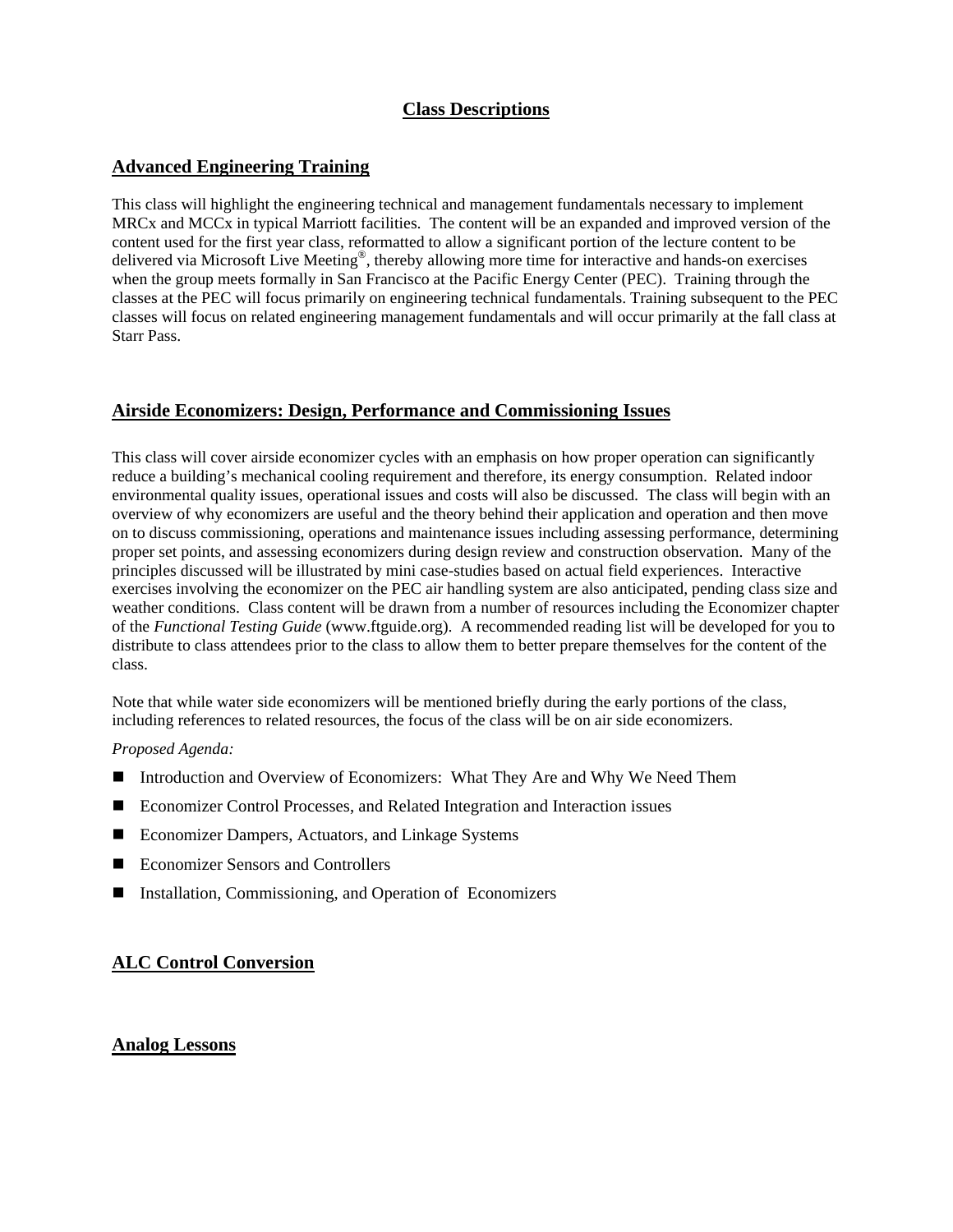# **Automated Fault Detection and Diagnostics**

This class will provide an overview of automated fault detection and diagnostic principles and techniques by beginning with the processes used to manually troubleshoot, identify and diagnose problems and then expand the focus to discuss how technology can be leveraged to automate these processes. Topics will include techniques that can be implemented using standard data loggers and the standard capabilities included with most current technology DDC systems as well as automated fault diagnostic packages that are available and/or under development in the commercial and public sectors.

## *Proposed Agenda:*

#### **Automated Fault Detection and Diagnostic Principles**

The Troubleshooting and Diagnostic Process

- $\blacksquare$  Key fault indicators
- **Filtering information to identify the root cause of a problem**
- Troubleshooting logic and flow charts
- Targeting issues at the appropriate resources for resolution

#### **Using Data Loggers for Semi-automated Diagnostics and Fault Detection**

- Identifying logger requirements
- Including diagnostic data logging as a part of normal Preventive Maintenance procedures
- Case studies where loggers are used for semi-automated diagnostic monitoring

#### **Leveraging DDC System Capabilities to Support Automated Fault Detection and Diagnostics**

- $\blacksquare$  Identifying diagnostic and monitoring point requirements
- **Leveraging DDC system alarm capabilities**
- Leveraging DDC system I/O and logic to develop "Smart Alarms"
- **Leveraging the reporting capabilities of DDC systems to target issues at appropriate resources**
- Including diagnostic trend analysis as a part of normal Preventive Maintenance procedures
- "Smart Alarm" examples
- DDC based diagnostics case studies

#### **Existing and Emerging Automated Fault Detection and Diagnostic Products**  Enforma

Whole Building Diagnostician Encore Universal Translator PACRAT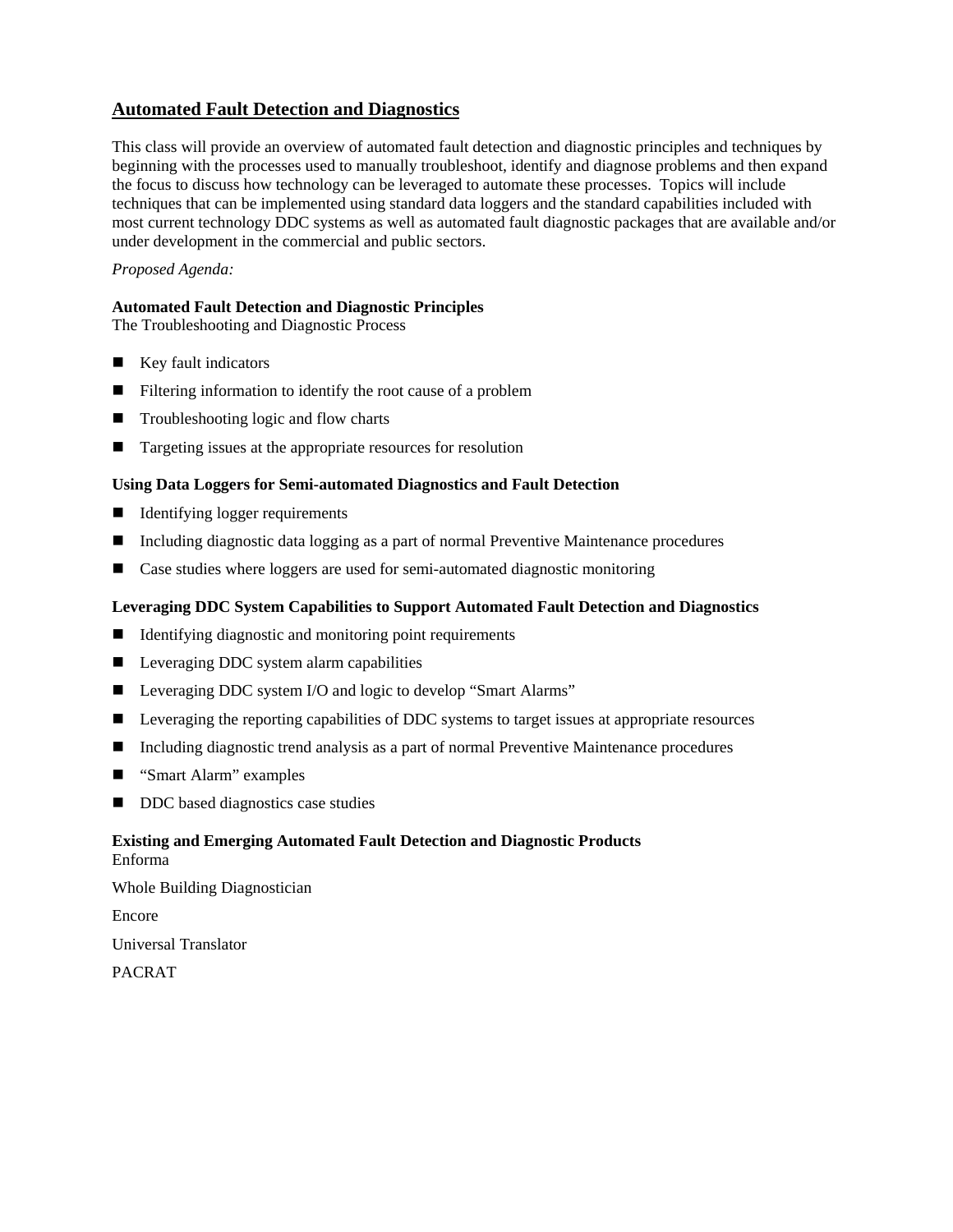# **Chilled and Condenser Water Systems: Design, Performance, and Commissioning Issues**

This course will endeavor to use the "System Concept" as a method to focus on the integrated design and operation of chilled and condenser water systems. We have targeted this topic because chilled and condenser water systems are frequently selected as an efficient means of providing cooling, especially for large buildings and campuses. But, there is more to the efficient operation of these systems than simply selecting a high efficiency chiller and lowering the condenser water temperature. Paying attention to the details and the integration of the various components is the key to success from the point when the system comes to life as a design concept all the way through commissioning and operation.

## *Proposed Agenda:*

- Variable Flow and Constant Flow Pumping Systems
- Chilled Water System Control Issues and Strategies
- Condenser Water System Control Issues and Strategies
- A Day in the Life of a Typical Variable Flow Chilled Water Plant
- Using Trend Data to Inform Equipment Selections for Upgrades and Improvements
- Assessing Power and Energy Consumption

#### *Proposed Learning Points:*

- Attendees will recognize that for chilled and condenser water systems, the integrated operation and efficiency of all of the elements of the system is just as important, or maybe even more important than the efficiency and characteristics of any given element.
- Attendees will recognize that for chilled and condenser water systems, the load profile that must be met by the system on both a daily and seasonal basis is likely to be more important that the design load condition in terms of determining how the system should be designed, controlled, and optimized.
- Attendees will recognize the important of trending and data logging and analysis for optimizing condenser and chilled water system performance and be acquainted with tool and techniques to help them move forward in applying these techniques.

## **Commissioning with Data Loggers**

In addition the class description we already have developed (I can't seem to find a copy), I would like to suggest we add the following pre-class reading recommendations to the description on the web site.

There are several publically available resources, listed below, which will be referenced in the course of the class. Attendees may find it beneficial to review these resources prior to the class to enhance their learning experience or to allow any questions that come up as a result of reviewing them to be discussed in the class.

- *A paper titled Data Logger Essentials, that was presented at the 2006 National Conference on Building Commissioning discusses the application of data loggers to building commissioning processes from a practical, hands-on perspective. (http://www.peci.org/ncbc/proceedings/2006/22\_Welsh\_NCBC2006.pdf)*
- *An ASHRAE Journal article titled Trend Analysis for Commissioning discusses automated trend analysis techniques as a troubleshooting tool for commissioning and diagnostic processes. (http://www.taylorengineering.com/downloads/articles/ASHRAE%20Journal%20- %20Trend%20Analysis%20for%20Commissioning.pdf)*
- *An ASHRAE Journal article titled Universal Translator can be downloaded for free by ASHRAE members or for a modest cost by non-members from www.ASHRAE.org. This article provides an overview of the new free tool that can leverage trend data for commissioning of facilities and verification of energy*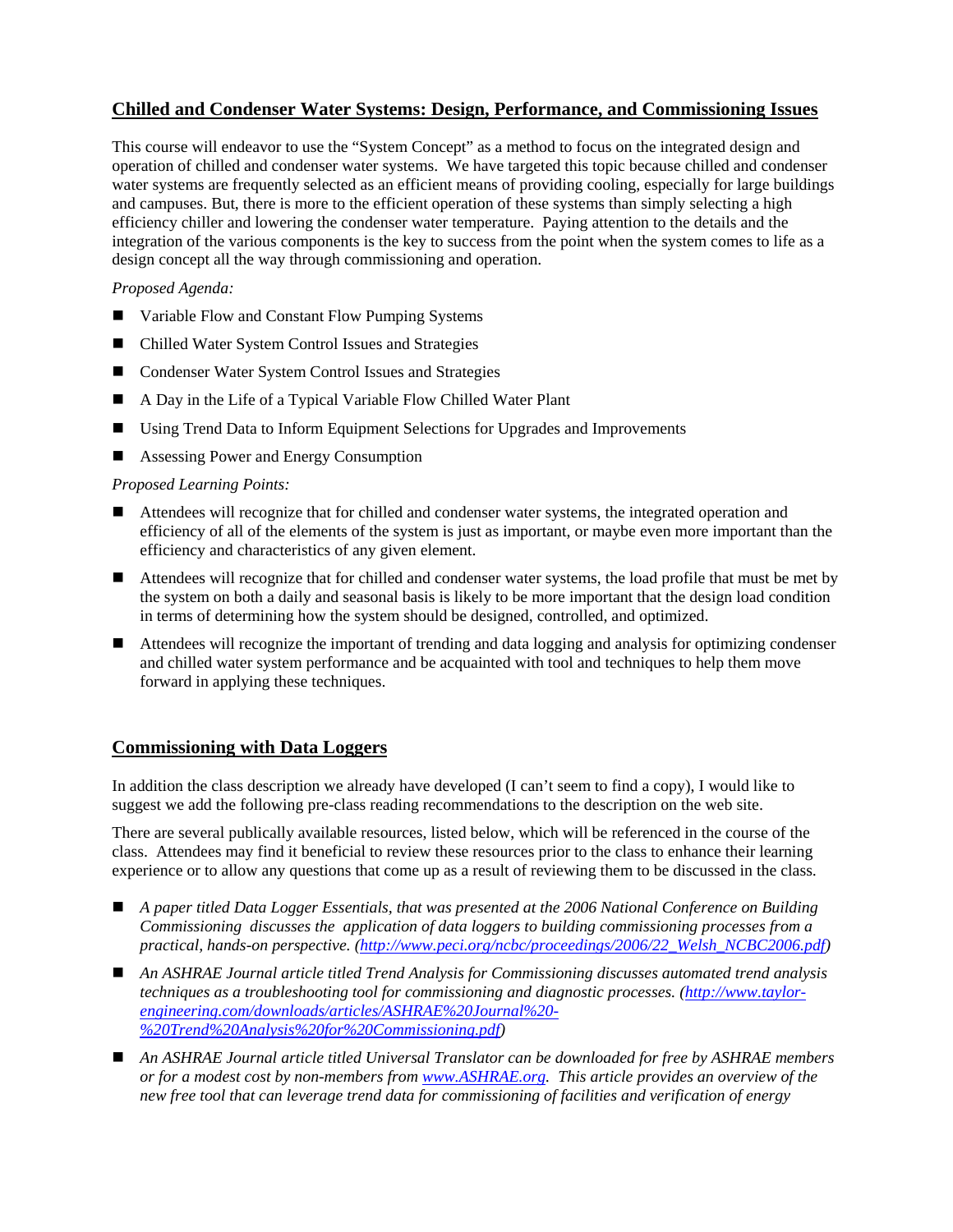*savings. The tool was developed in conjunction with the Pacific Energy Center, where classes on its use and application are offered frequently.* 

- *The following articles published originally in Heating, Piping and Air Conditioning explore data logging and data loggers.* 
	- *Selecting Data Loggers*
	- *Installation of Data Loggers*
	- *Commissioning Data Loggers*
	- *Data Logger Operation Tips*
	- *Visualize BAS Data; A Picture is Worth at Least a Thousand Words when Working with BAS Data*

*Data logging is one of the most powerful tools available in the commissioning toolbox for assessing*  integrated operation and interaction. All of these articles can be found on the HPAC web site at *www.HPAC.com or via a search in the California Commissioning Collaborative web site at www.CACx.org*

- The following application best practice guidelines on data loggers and energy management systems are *additional resources on these important commissioning tools.*
	- *Portable Data Loggers (http://www.peci.org/Library/PECI\_DxMonitoring1\_0302.pdf) provides a good overview of data logger technology and features.*
	- *Energy Management Systems (http://www.peci.org/Library/PECI\_PracticalGuide1\_0302.pdf) provides a good overview of energy management system features and options, especially in the context of using the system as a commissioning and operations tool.*
- *The Field Guide for Engineers blog on the Consulting and Specifying Engineer Magazine web site (www.CSEMag.com) frequently discusses data logging techniques.*

## **Commissioning Process for New and Existing Buildings – an Overview**

This course will provide an overview of the commissioning process for new and existing buildings including the relationships between LEED®, Title 24 Acceptance Testing, and the role of Architects and Owners in the process. The content will be illustrated with case study examples from past and current projects in new and existing buildings and will also include links to publically available resources to allow the attendees to further pursue topics of interest. A recommended reading list will be developed for you to distribute to class attendees prior to the class to allow them to better prepare themselves for the content of the class.

*Proposed Agenda:* 

- Commissioning: What Is It and Why Do We Need It?
- $\blacksquare$  The Relationship between LEED<sup>®</sup>, Title 24 Acceptance Testing and Commissioning
- The Architect's and Owner's Role in the Commissioning Process
- The Relationship between Control Systems and the Commissioning Process
- New Construction Commissioning; Steps in the Process and Examples of its Application
- Existing Building Commissioning; Steps in the Process and Examples of its Application

*Proposed Learning Points:* 

 Attendees will come away from the class with a general understanding of the commissioning process in new and existing facilities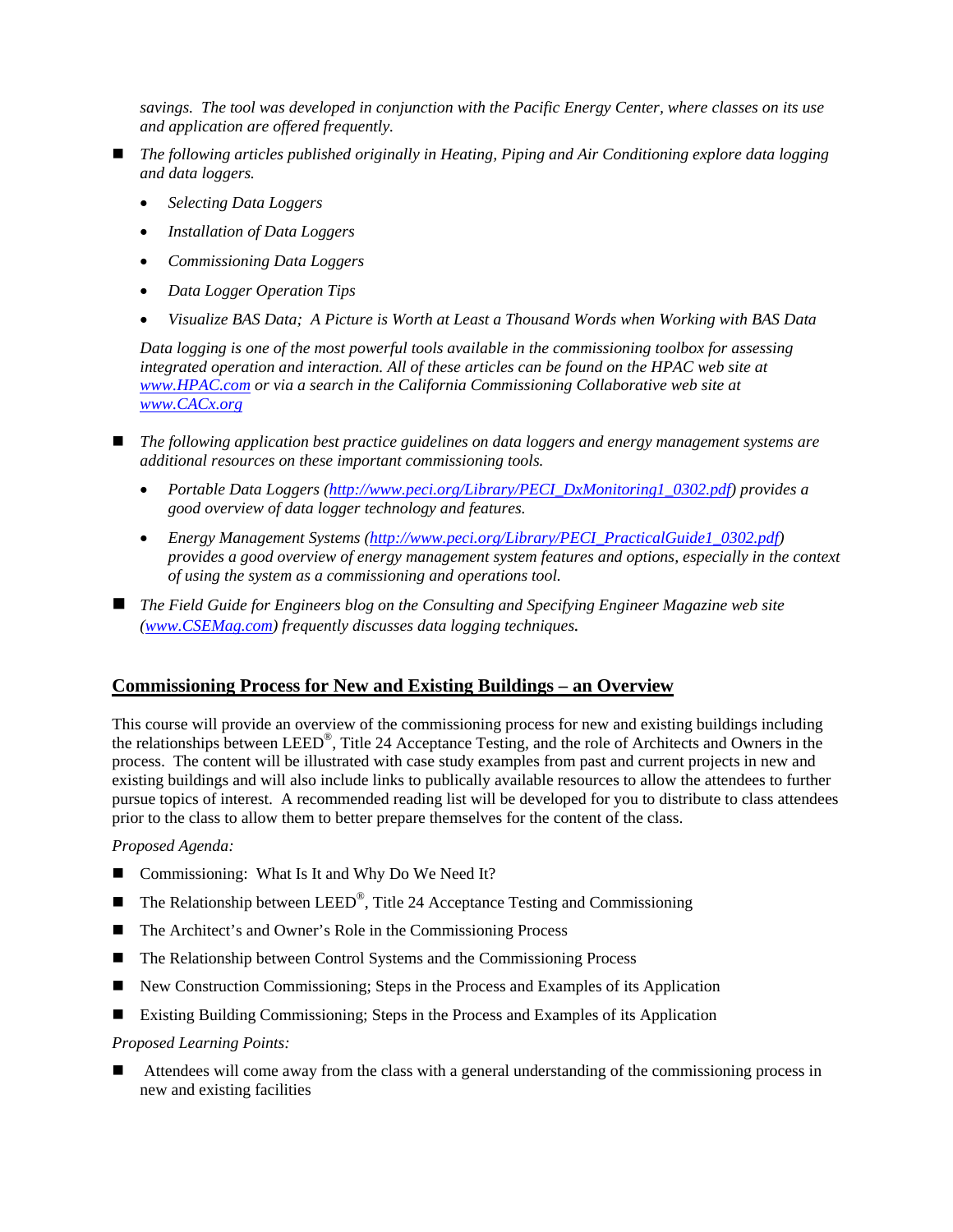- Attendees will come away from the class with a general understanding of the similarities and differences between LEED®, Title 24 Acceptance testing and a formal commissioning process.
- Attendees will come away from the class with an enhanced understanding of the value of the commissioning process, both in terms of resource savings as well as in terms of non-resource or nonenergy benefits like improved performance, reliability, or production.

## **Commissioning VAV Boxes**

This class will be based on the materials Jay and Tim developed previously for use last year supplemented with some new development work on my part targeted at commissioning pneumatic VAV boxes.

## **Controls Fundamentals**

(SMUD class)

#### *Developing a Fundamental Understanding of Control Systems and Their Application to HVAC Processes for Reliable, Efficient, Persistent Operation*

This class will cover the fundamentals of HVAC controls in a manner that will allow the concepts to be applied across the boards, from discrete analog pneumatic or electronic systems to direct digital control systems. It will include a brief overview of HVAC system theory before presenting sensors, controllers, actuating systems and other control system components. Control logic will be presented in three formats: as narrative text, as line diagrams and as computer code. Other concepts covered include analog vs. digital signals, control loops, PID controllers and energy-saving control strategies. The class will utilize real-world examples and in-class demonstrations featuring the Pacific Energy Center's pneumatic demonstrators to illustrate the principles that are discussed

# **DDC Controls**

## **Design and Commissioning Skills Class (Point Lists, Narrative Sequences, and System Diagrams)**

This class is targeted at designers, commissioning providers and facilities engineers interested in understanding the skills necessary and resources available for developing point lists, narrative sequences, and system diagrams. This class will emphasize how these tools or skills, properly executed, can form the foundations for design and support it through construction document development, start-up, commissioning, and operation.

# **Design Review**

Issues identified during a design review process can go a long way towards improving the performance, efficiency, and first cost of a project and maximize the benefits to be achieved. To that end, this class will demonstrate how to identify and resolve design issues.

- Design review is the time to capture intent: What better place to be to capture design intent information than in a room full of the folks who initiated the project and are developing the design documents?
- Design review is the time to capture savings: Many times, efficiency and first cost savings opportunities that can be easily realized while a project is still evolving during design become prohibitively expensive or impossible to achieve after the building and equipment are ordered or in place.
- Design review is the time to solve problems: A project that is integrated and coordination on paper during design paves the way for a coordinated construction process and integrated operation.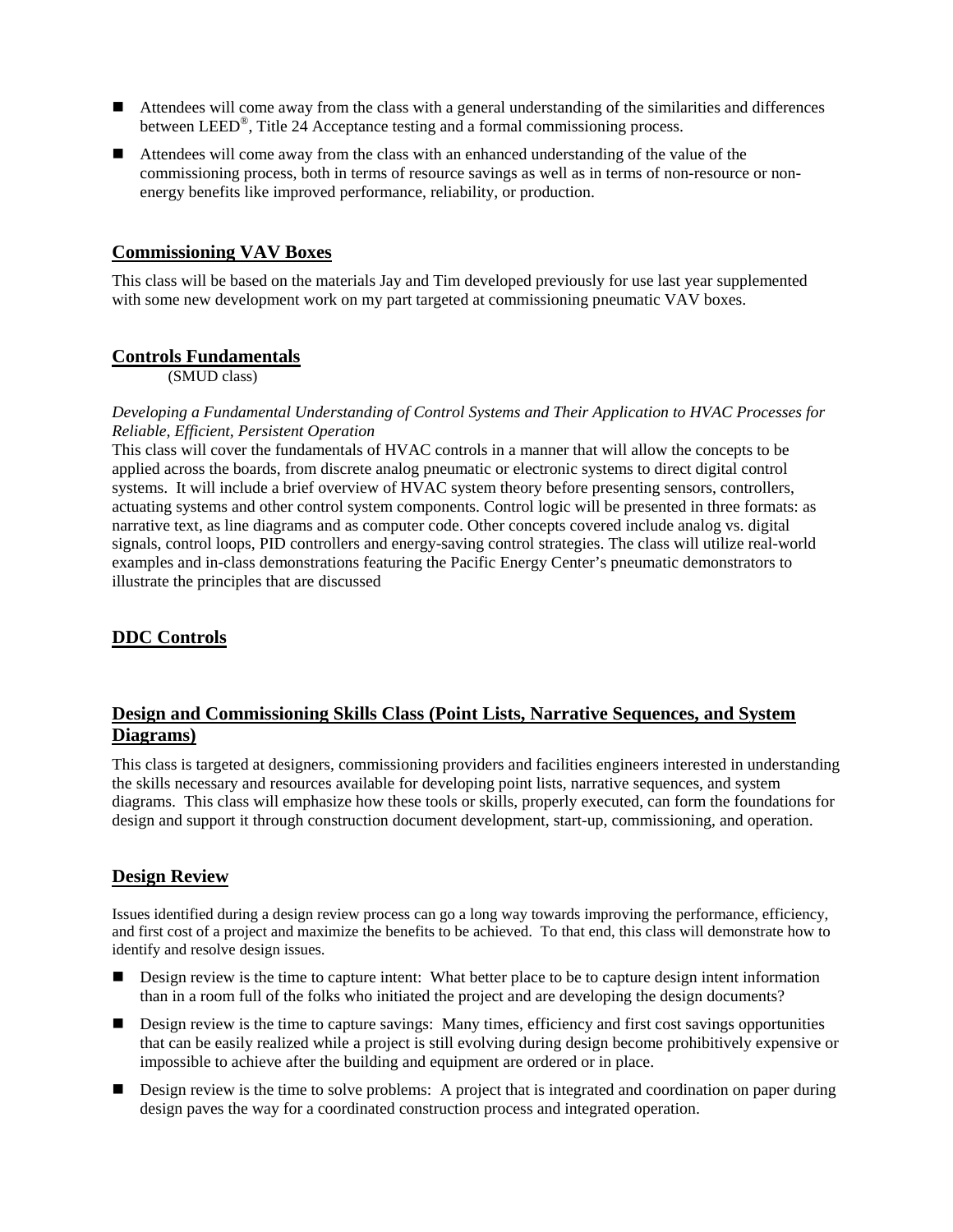Design review can occur on a number of fronts in addition to a formal review of contract documents as a project evolves. The same principles and techniques can be applied by owners, operators, engineers, and contractors during the shop drawing review process – the divining line between ideas and concepts on paper and hard physical realities. Similarly, facilities engineering groups can find the techniques useful as they review turn-key proposals with vendors and negotiate price and features.

This class will focus on design review issues using case studies from actual projects to illustrate the concepts. The class will also include an interactive group exercise built around an actual turn-key proposal for replacement air handling equipment where-in the class attendees, with guidance from the instructor, will use readily available rules of thumb, information accessed from the internet, and free vendor selection software to assess the proposed equipment in light of the current realities for the loads it will serve. Laptops will be furnished by the PEC for multi-person groups. A resource list will be posted on the class website a several weeks prior to the class for those wishing to load the required software onto their personal laptops and work through the exercise with the class on an individual basis. Design intent, construction observation, and functional testing will also be touched upon as techniques to support the design review process and ensure that good ideas make it all the way to functioning realities.

Recommended pre-class reading: While not necessary, attendees will maximize the experience in the class by reviewing the following documents.

- Design Details, a design brief that can be downloaded at no cost from the Energy Design Resources web site.
- Design Review, a design brief that can be downloaded at no cost from the Energy Design Resources web site.
- Field Observation, a design brief that can be downloaded at no cost from the Energy Design Resources web site.
- HVAC Fundamentals for the Field, a PowerPoint<sup>®</sup> presentation available for download on the class web site. This presentation provides an overview of HVAC fundamentals in layman's terms to provide insight into the design and operational issues associated with HVAC systems for those who work with the systems in the course of their job but do not have a design or engineering background.
- Useful Equations, a PowerPoint<sup>®</sup> presentation available for download on the class web site. This presentation provides an overview of frequently used HVAC equations for calculating loads, flow rates, etc.

## **Economizer Operations**

(SMUD)

#### *Maintenance and Commissioning – Optimizing Your HVAC System*

This class will cover the operation of an economizer cycle with an emphasis on how the proper operation of an HVAC system's economizer can significantly reduce a building's cooling requirements and thus its energy usage. The class will also focus on the related indoor environmental quality issues and other related operational issues and costs. The class will begin with an overview of why economizers are useful and the theory behind their application and operation and them move on to discuss commissioning, operations and maintenance issues including assessing performance, determining proper set points, and assessing economizer issues during design review and construction observation. The relationship to LEED® will also be emphasized where appropriate

## **Existing Building Cx 101 Class**

In addition the class description we already have developed (I can't find), I would like to suggest we add the following pre-class reading recommendations to the description on the web site.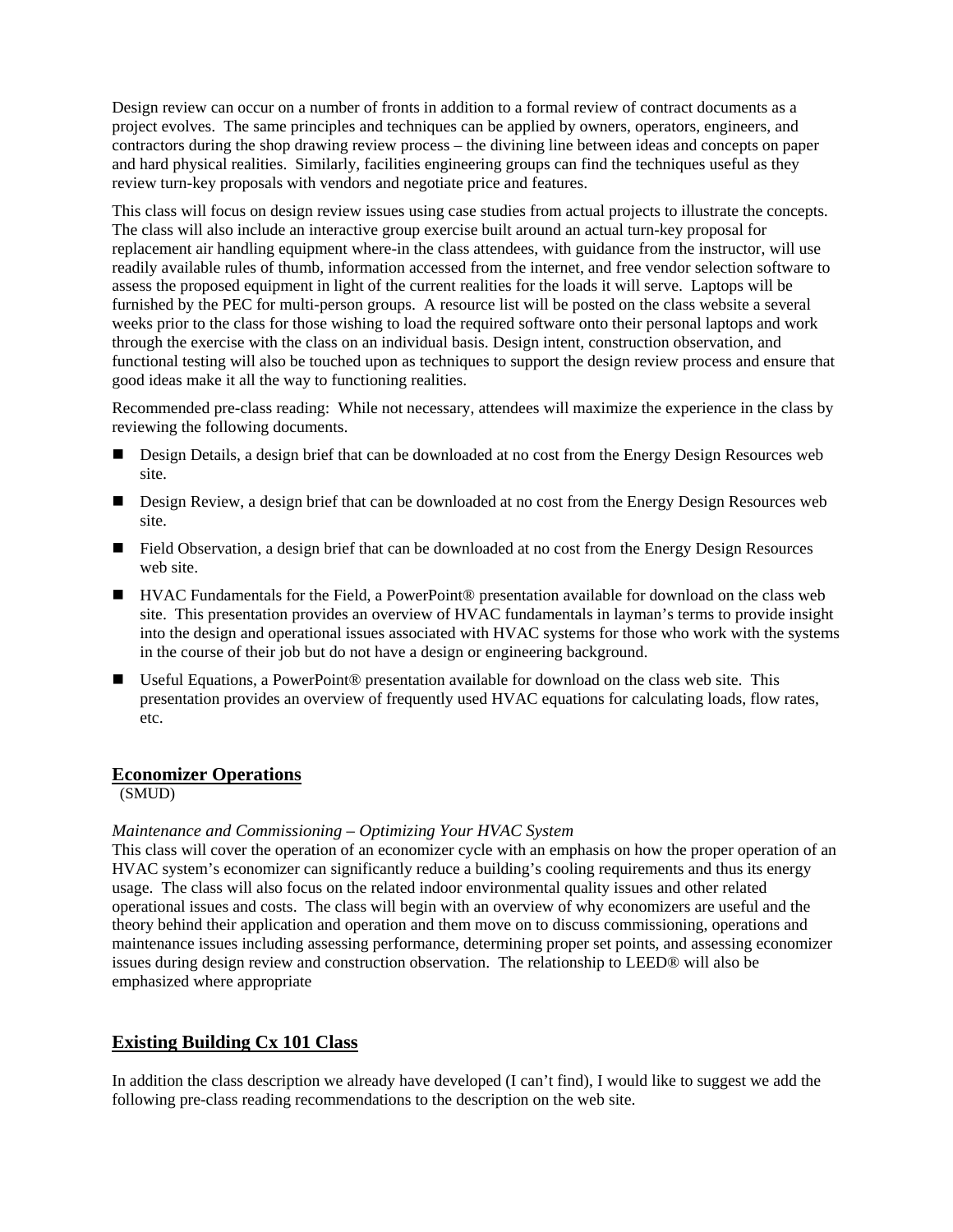- *The ability to successfully commission building systems relies on a basic understanding of how they are to work and the fundamental principles behind them. Thus, the HVAC Fundamentals for the Field: Key Concepts & Calculations class scheduled for Tuesday March 17, 2009 at the Pacific Energy Center, and its related reading list will complement the information presented in this class, which will focus on the commissioning HVAC systems in existing buildings.*
- *The Existing Building Commissioning 101 class will have a technical focus rather than a process focus. But the attendees will find that having some familiarity with the existing building commissioning process will provide a valuable framework for the course content. The Commissioning Resource Center on PECI's website (http://www.peci.org/LgCommercial/resources.html#guidestools) provides links to existing and new building commissioning resources, including guidelines about the existing building commissioning process.*
- Case studies can be powerful tools for gaining an in-depth understanding of how building specific *conditions interact with a general commissioning process and specific technical issues to deliver benefits. The library on the California Commissioning Collaborative website (www.CACx.org) is full of case study materials. Attendees may find it desirable to visit the site and do a search on "case study" and then review selected topics of interest that turn up as a result of the search.*

# **Functional Testing Guide**

The *Functional Testing Guide* class will include a field exercise centered on testing a pump or pumps serving the systems at the class location. To minimize development costs, the core lecture will be adapted from previously developed content that is in the public sector from a similar course presented by Pacific Gas and Electric at the Pacific Energy Center (PEC). With regard to the field exercise, I anticipate that we will use one or more of the pumping systems that you and I looked at when I taught the first RCx 101 class several months ago.

# **Heating Hot Water and Steam Systems: Design, Performance, and Commissioning Issues**

This class is targeted at building operating engineers and uses an approach similar to what was described for the chilled and condenser water system class, this class will use the "System Concept" as a method to focus on integrated design and operation as a method to meet the heating needs of a facility as efficiently as possible. We have targeted this topic because even in a relatively mild climate like the Bay Area, energy consumption for heating can be a significant component of a building's operating cost, especially if the HVAC processes employed in the facility require reheat and/or must deal with large quantities of outdoor air. Integrated design and operation are important tools for optimizing these systems and as a result, this will be the over-arching focus for the class.

#### *Proposed Agenda:*

- Variable Flow and Constant Flow Pumping Systems
- Steam and Condensate Systems
- Hot Water System Control Issues and Strategies
- Steam System Control Issues and Strategies
- A Day in the Life of a Typical Steam and Heating Hot Water System
- Using Trend Data to Inform Equipment Selections for Upgrades and Improvements
- Assessing Power and Energy Consumption

## *Proposed Learning Points:*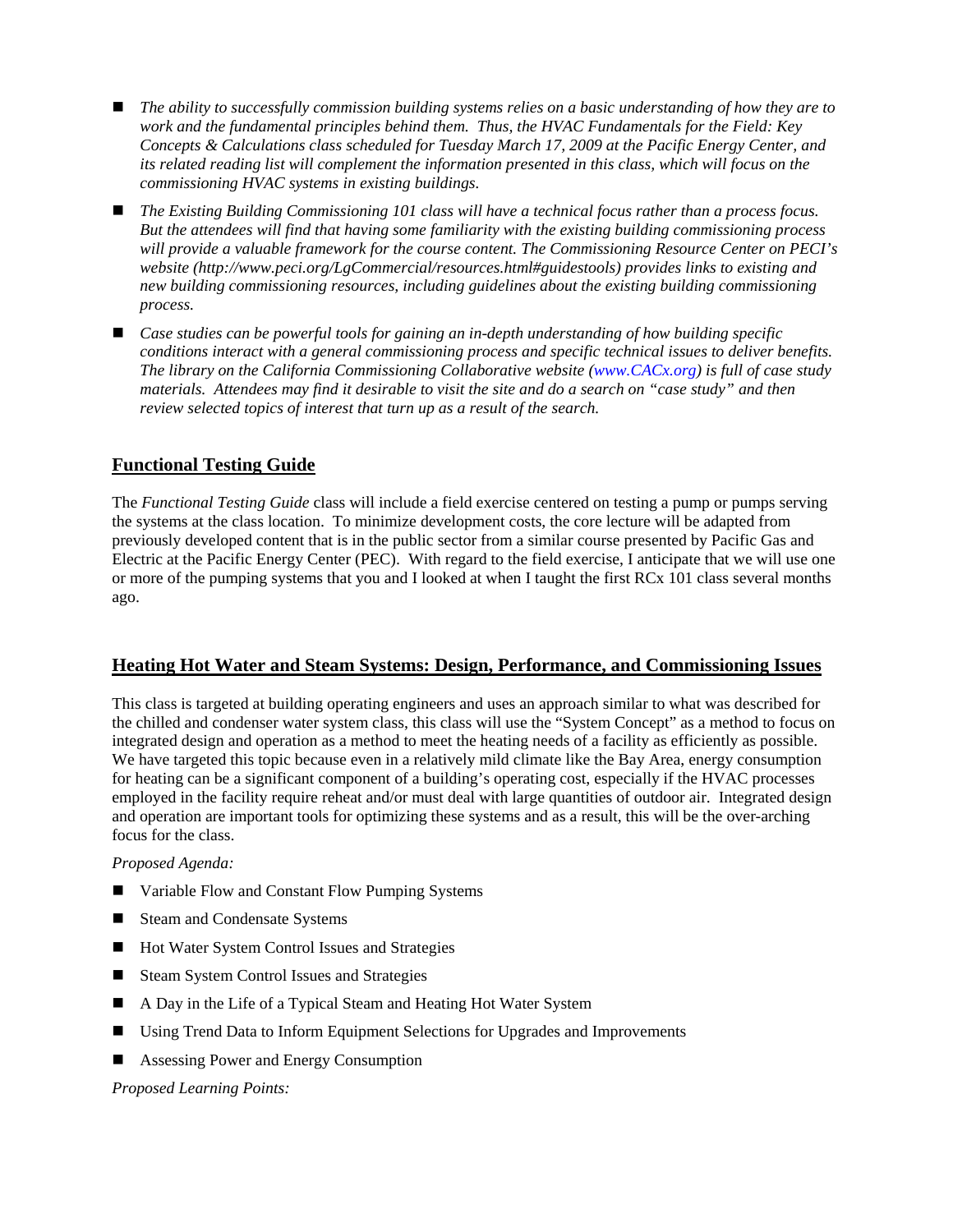- Attendees will recognize that for heating water systems and steam systems, the integrated operation and efficiency of all of the elements of the system is just as important, or maybe even more important than the efficiency and characteristics of any given element.
- Attendees will recognize that for heating hot water and condenser water systems, the load profile that must be met by the system on both a daily and seasonal basis is likely to be more important that the design load condition in terms of determining how the system should be designed, controlled, and optimized.
- Attendees will recognize the important of trending and data logging and analysis for optimizing heating hot water and steam system performance and be acquainted with tool and techniques to help them move forward in applying these techniques.

# **HVAC Control Series: Principles of HVAC Control**

# **HVAC Control Series: Optimal Sequences of Control for HVAC Systems**

# **HVAC Control Series: Commissioning DDC Systems**

This class is the final class in the 3 part series (are parts  $1 \& 2$  the two above?) focused on control system design, implementation and operation issues. In this class the attendees will explore control system commissioning targets and techniques from design phase through implementation and ongoing operation. The class will include hands-on exercises where appropriate to demonstrate techniques using the resources and systems available at the Pacific Energy Center.

*Proposed Agenda:* 

## **Design Phase Commissioning Targets and Techniques**

The Control System Design Process

- **Narrative Sequences**
- System Diagrams
- **Logic Diagrams**
- Point Lists
- **Specifications**

The Commissioning Authorities Role in the Control System Design Process

- **Design Review**
- Addressing Diagnostic and Monitoring Requirements
- Incorporating Commissioning Requirements into the Project Specifications
	- Roles and responsibilities
	- Construction observation
	- Prestart and start-up requirements
	- Witnessing
	- Functional testing
	- Issue resolution
	- Documentation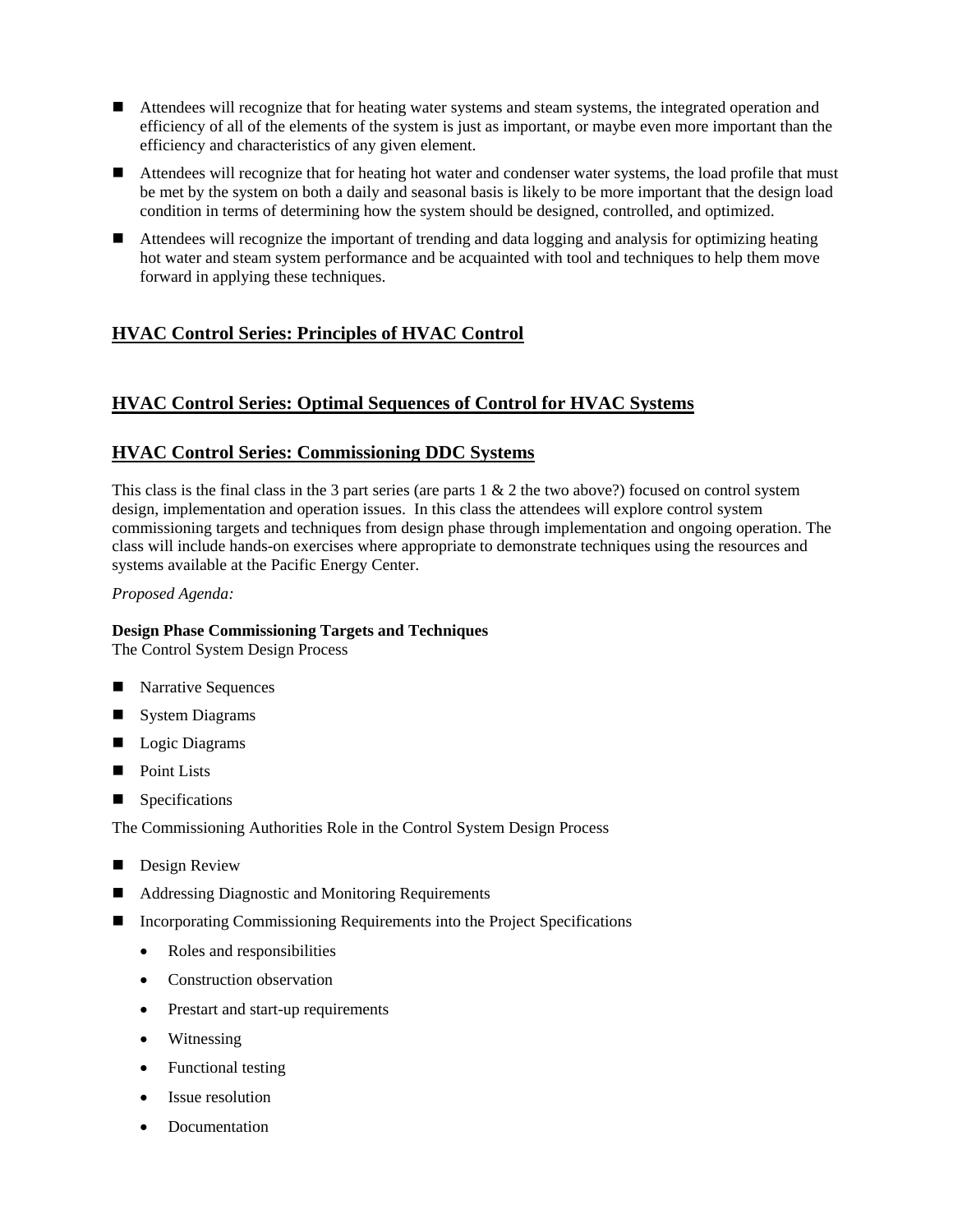• Training

# **Implementation Phase Commissioning Targets and Techniques**

The Control System Construction Sequence

- Shop drawing development and review
	- Hardware submittal
	- Software submittal
	- Control integration and coordination meetings
- Construction observation and start-up preparation
	- Observing installation procedures
	- Relative vs. absolute calibration
	- Witnessing point to point checks and calibration
	- Witnessing start-up and prefunctional tests
- Functional performance testing
	- Hands-on vs. Hands-off approach
	- Forced response vs. natural response testing
	- Trend analysis
	- Component level, system level and building level testing
	- Sampling
	- Retesting
	- Off-season testing
- Documentation
- **Training**

## **Operational Phase Commissioning Targets and Techniques**

■ On-going trend analysis

■ Re-testing and continual commissioning processes Maintaining documentation

# **HVAC Design Fundamentals**

# **HVAC Fundamentals for the Field: Key Concepts & Calculations**

This class will look at the basic theory and related equations behind HVAC systems and endeavor to provide the participants with some insights into the design process and how the design processes and commissioning and operations processes are inter-related.

Topics to be touched upon include load assessment, psychrometrics, equipment sizing and selection concepts, and the potential long term construction and operation implications of design decisions. In addition the class description we already have developed, I would like to suggest we add the following pre-class reading recommendations to the description on the web site.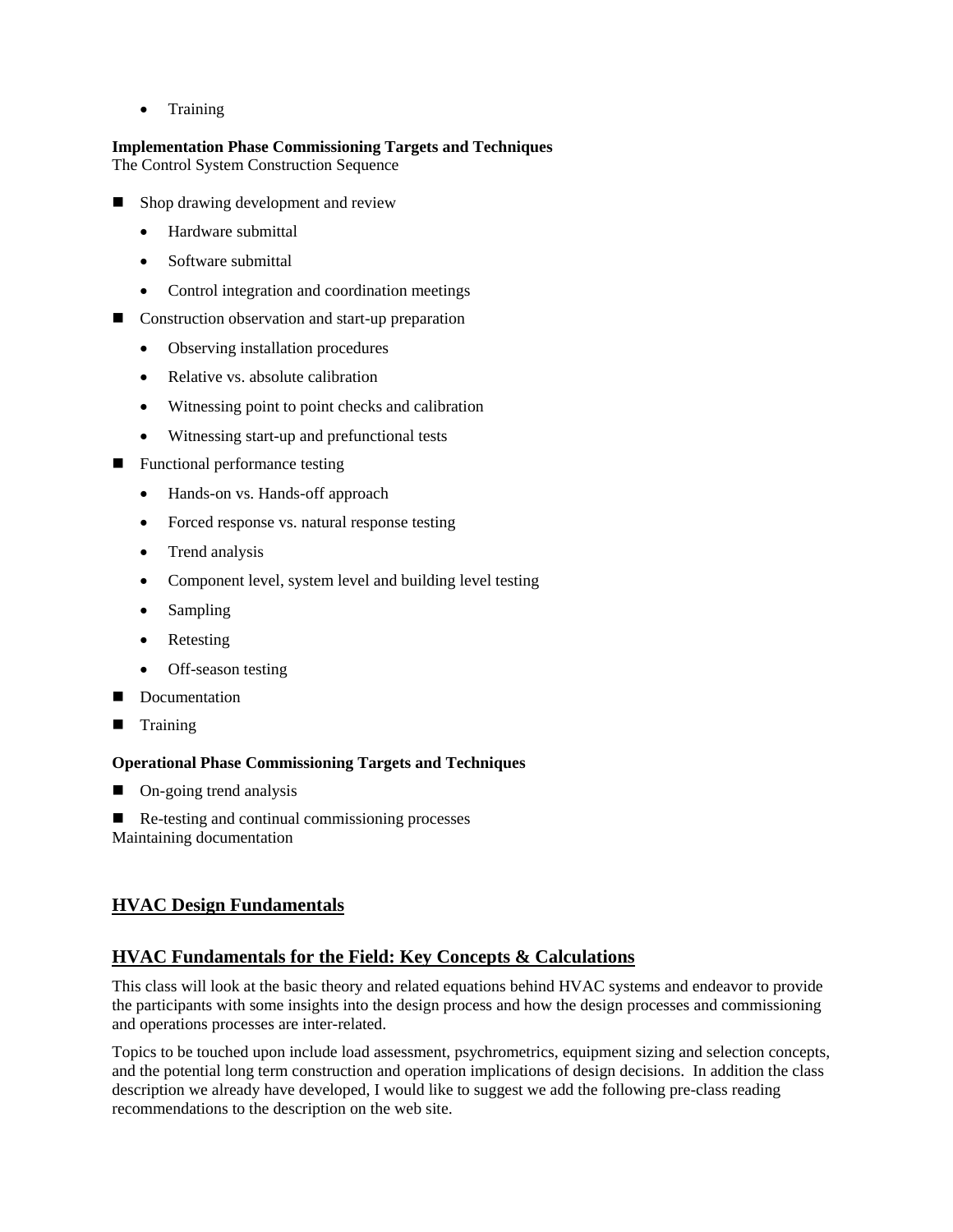*There are several publically available resources, listed below, which will be referenced in the course of the class. Attendees may find it beneficial to review these resources prior to the class to enhance their learning experience or to allow any questions that come up as a result of reviewing them to be discussed in the class.*

- *Honeywell used to publish a book called Engineering Manual of Automatic Control, which in the industry is commonly called "the Honeywell gray manual". The book was used as a handbook/resource for Honeywell control engineers and, in addition to control theory, includes an overview of general HVAC principles and concepts in the first chapter and an overview of psychrometric principles in its second chapter. Both chapters present their information in clear terms that can be understood by someone with little if any prior background in HVAC. This publication is now available on-line in both a down-loadable .pdf format (http://%20http//customer.honeywell.com/techlit/pdf/77-0000s/77-E1100.pdf)or an interactive html format (http://www.buildingcontrolworkbench.com/).*
- *The Energy Design Resources web site (www.EnergyDesignResources.com) contains numerous design briefs on HVAC topics. In the context of the HVAC fundamentals class, the following briefs may provide additional insight into some of the topics targeted by the class.* 
	- *Design for your Climate ((http://www.energydesignresources.com/Design/EnergyDetailing/tabid/91/articleType/ArticleView/a rticleId/111/Design-Briefs-Design-For-Your-Climate.aspx) looks at how climate conditions specific to a project's location can impact building design.*
	- *Design Details (http://www.energydesignresources.com/Design/EnergyDetailing/tabid/91/articleType/ArticleView/art icleId/108/Design-Briefs-Design-Details.aspx) looks at how subtle details of pipe and duct system design can have significant impacts on first costs and operating costs.*
	- *Improving Mechanical System Energy Efficiency (http://www.energydesignresources.com/Design/IntegratedEnergyDesign/tabid/89/articleType/Article View/articleId/118/Default.aspx) looks at how taking an integrated design perspective from very early in a project's life cycle can yield big benefits in terms of HVAC system efficiency.*
	- *Integrated Design*

*(http://www.energydesignresources.com/Design/IntegratedEnergyDesign/tabid/89/articleType/Article View/articleId/110/Design-Briefs-Integrated-Building-Design.aspx) provides additional insight into the benefits of integrating the design team and process.* 

*Options and Opportunities* 

*(http://www.energydesignresources.com/Design/IntegratedEnergyDesign/tabid/89/articleType/Article View/articleId/2/Design-Briefs-Options--Opportunities.aspx) looks at how different energy efficiency measures can be applied to different building types and the results that will be achieved.* 

*Building Simulation* 

*(http://www.energydesignresources.com/Design/IntegratedEnergyDesign/tabid/89/articleType/Article View/articleId/3/Design-Briefs-Building-Simulation.aspx) will provide some insight into how modeling techniques can be used to assess and optimize building performance during the design process.* 

- *Centrifugal Pump Application and Optimization (http://www.energydesignresources.com/Design/BuildingCommissioning/tabid/90/articleType/Article View/articleId/357/Default.aspx) will provide insights into the details of one of the HVAC system "workhorses" including how design parameters are reflected in the selection of equipment. While written in the context of pumps, in a broader context, the concepts are applicable to the selection and application of most HVAC equipment.*
- Control systems are critical utility systems supporting the successful operation and performance of HVAC *processes. The second chapter of the Control Design Guide (http://www.peci.org/ftguide/csdg/DG\_Chapters/02-ControlSystemDesignProcess.htm#2\_1\_Introduction)*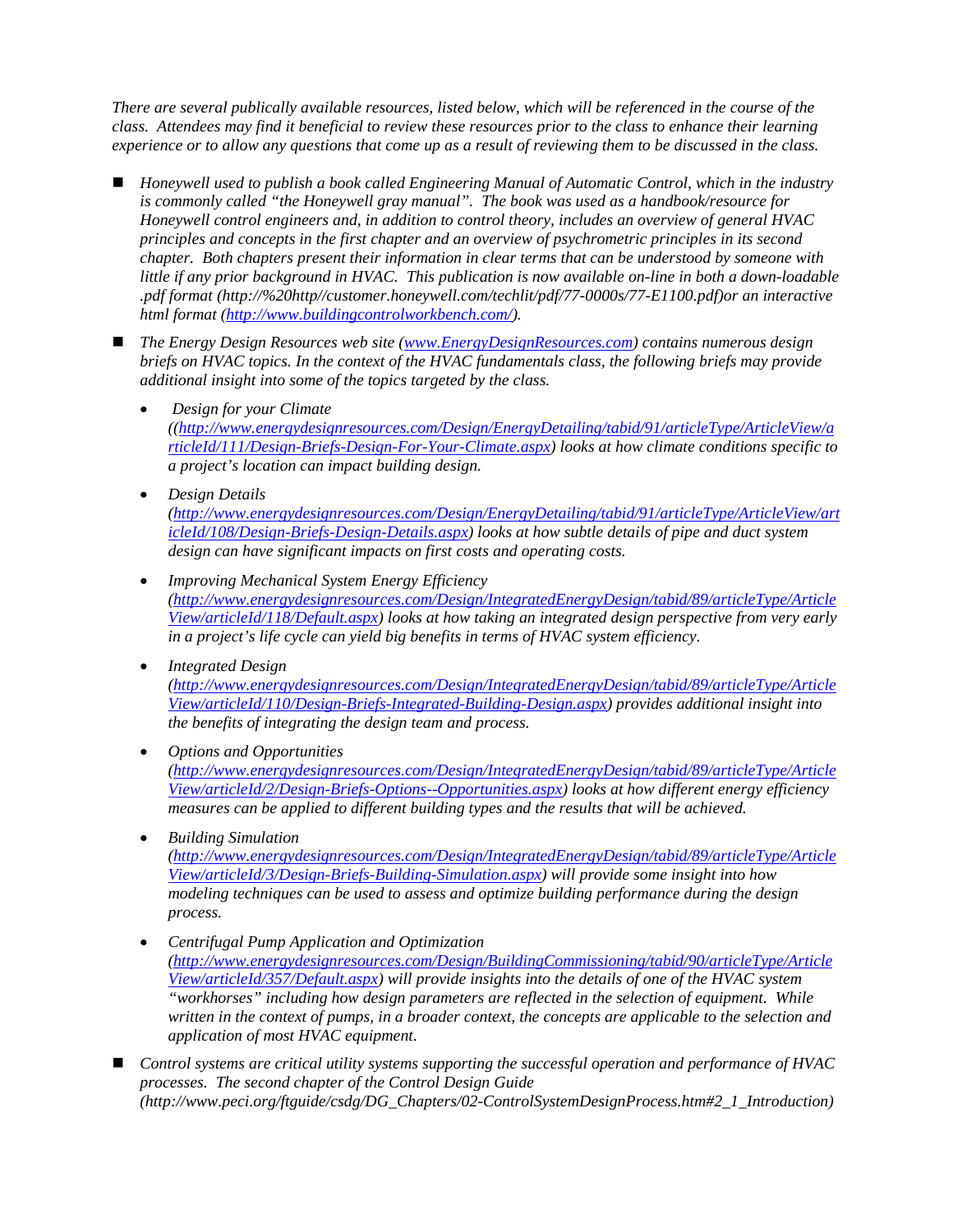*will provide some insight into the control system design process from the perspective of the three key players; the Owner, the Designer, and the Control Contractor.* 

 *HVAC designs and systems are interactive by their very nature. The Functional Testing and Design Guide chapter titled Integrated Operation and Control (http://www.peci.org/ftguide/ftg/IntegratedOperation/1\_Introduction.htm) explores HVAC system integration and interaction as well as the commissioning process by looking at the commissioning process as it occurs in a hypothetical student activities center located in the Midwest after it has been through a renovation cycle.* 

The class will include interactive exercises to reinforce some of the concepts and will require the use of the PEC laptops. The laptops will need to have the equipment selection software we typically use loaded on them so the students can work with different equipment selection programs and other free software to gain insight regarding using these tools in the field environment.

## **Integrated Interactions: Commissioning Case Studies and Lessons Learned**

The class will be structured around a series of case studies from commissioning and retrocommissioning projects and will focus on issues in one HVAC system or subsystem can ripple out and impact performance in other systems due to the highly interactive and integrated nature of HVAC systems and the buildings they serve. The class will also highlight the techniques used to assess and resolve the issues targeted in the case studies and will include several interactive exercises designed to reinforce some of the concepts. A proposed course description for the web site follows:

*Buildings and their system are highly interactive by nature. To a large extent, the commissioning process is about integrating interactive elements to provide repeatable, reliable, and robust performance and operation. This class will use a case study format to explore building and system interactions from past commissioning projects and identify the techniques used to evaluate and resolve the challenges they presented to the commissioning team. In some instances, the theory behind the root cause will also be touch upon.* 

*There are several publically available resources, listed below, which will be referenced in the course of the class. Attendees may find it beneficial to review these resources prior to the class to enhance their learning experience or to allow any questions that come up as a result of reviewing them to be discussed in the class.* 

- *The Functional Testing and Design Guide chapter titled Integrated Operation and Control (http://www.peci.org/ftguide/ftg/IntegratedOperation/1\_Introduction.htm) explores the topic by looking at the commissioning process as it occurs in a hypothetical student activities center located in the Midwest after it has been through a renovation cycle.*
- *The Functional Testing and Design Guide test guidance document titled System Recovery from Power Failure (http://www.peci.org/ftguide/ftg/Test\_guidance/Tests/TG07-Power\_Failure\_Recovery.doc) looks at one of the more critical system building system integration issues; the integration of the mechanical systems with the electrical system that powers them.*
- *Commissioning and Envelope Leakage: Using HVAC Operating Strategies to Meet Design and Construction Challenges (available at http://resources.cacx.org/library/ via a search on the title or key word), a paper published at the 2004 ACEEE Summer Study explores the interactions that can occur as a result of envelop leakage and its interaction with the building occupants, systems, and ambient environment.*
- *The following articles published originally in Heating, Piping and Air Conditioning explore data logging and data loggers.* 
	- *Selecting Data Loggers*
	- *Installation of Data Loggers*
	- *Commissioning Data Loggers*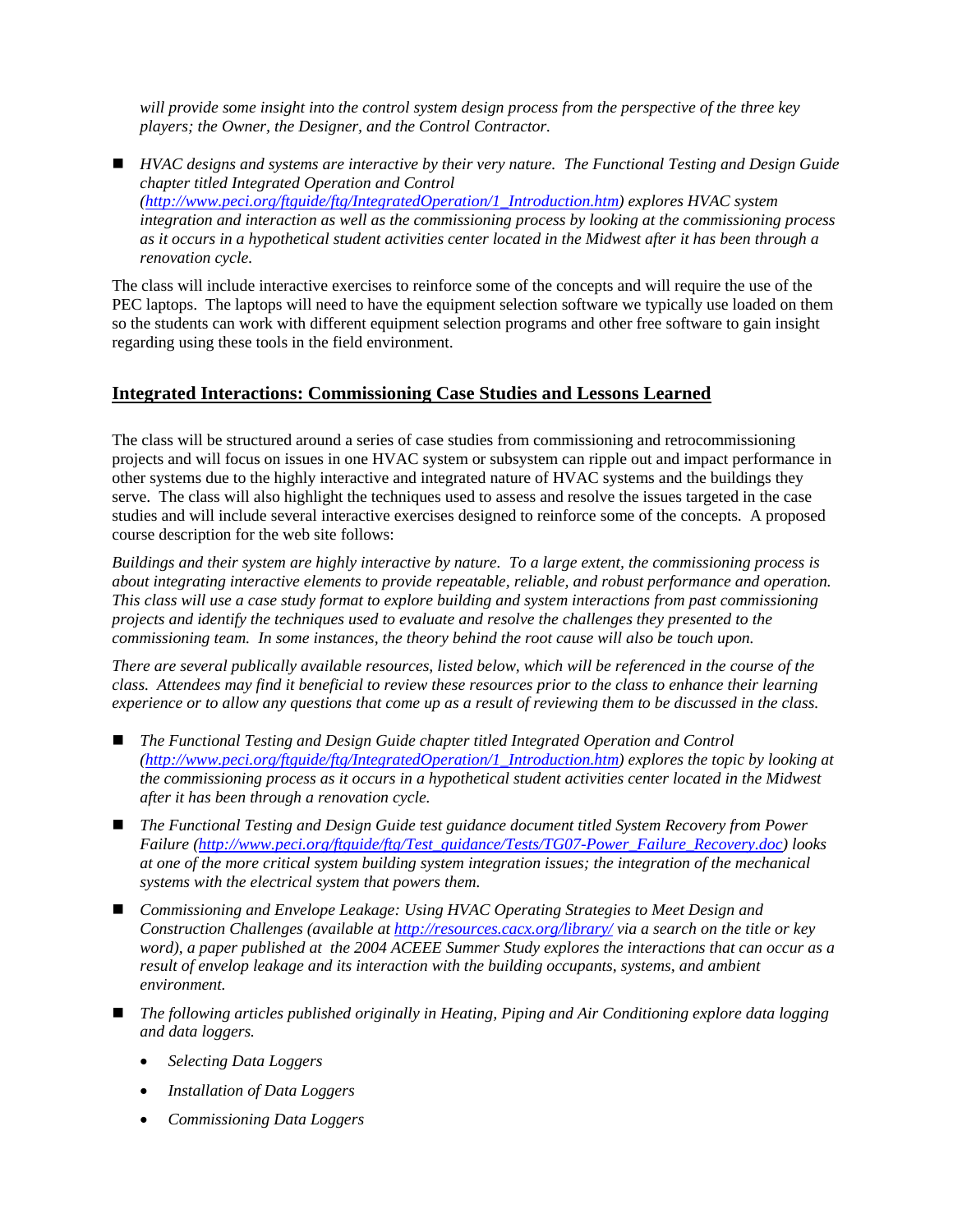- *Data Logger Operation Tips*
- *Visualize BAS Data; A Picture is Worth at Least a Thousand Words when Working with BAS Data*

*Data logging is one of the most powerful tools available in the commissioning toolbox for assessing*  integrated operation and interaction. All of these articles can be found on the HPAC web site at *www.HPAC.com or via a search in the California Commissioning Collaborative web site at www.CACx.org*

- The following application best practice guidelines on data loggers and energy management systems are *additional resources on these important commissioning tools.*
	- *Portable Data Loggers (http://www.peci.org/Library/PECI\_DxMonitoring1\_0302.pdf) provides a good overview of data logger technology and features.*
	- *Energy Management Systems (http://www.peci.org/Library/PECI\_PracticalGuide1\_0302.pdf) provides a good overview of energy management system features and options, especially in the context of using the system as a commissioning and operations tool.*
- The Field Guide for Engineers blog on the Consulting and Specifying Engineer Magazine web site *(www.CSEMag.com) frequently discusses integration and interaction issues.*
- *Good system integration in the field starts with good system integration on the drawing board. There are several resources on the Energy Design Resources web site that explore this angle including the following:* 
	- *Numerous design briefs on various integrated design topics may be found under Integrated Energy Design. (http://www.energydesignresources.com/Design/IntegratedEnergyDesign.aspx)*
	- *The EDR Charette allows the user to investigate how different design options will impact building energy consumption in an interactive, on-line format. (http://www.energydesignresources.com/Resources/SoftwareTools/EDRCharrette.aspx)*
- *Related to the preceding, a training class on design review is being offered in Oakland on Friday, May 15, 2009 (INSERT LINK HERE WHEN THE SITE IS UP). Design review is a powerful commissioning tool for, among other things, ensuring that critical system elements are integrated on the drawing board, paving the way for a smoother construction, start-up, and operation process.*

# **Introduction to Controls**

The class will cover the fundamentals of HVAC controls in a manner that will allow them to be applied from discrete analog pneumatic or electronic systems to direct digital control systems. It will include a brief overview of HVAC system types and components before presenting sensors, controllers, actuating systems and other control system components. Control logic will be presented in three formats: as narrative text, as line diagrams and as computer code. Other concepts covered include analog vs. digital signals, control loops, PID controllers and energy-saving control strategies. The class will utilize real-world examples and in-class exercises featuring pneumatic demonstrators with the principles illustrated applicable to a building's DDC system.

# **On Demand Material Development**

This is a new concept we have been discussing as a way to eliminate the need to cover fundamental information for many of our classes and "level the playing field" in terms of attendee preparedness prior to the class. Ideally, if this process succeeds, we will be able to focus more of the class time on advanced topics and things like calculation and analysis techniques.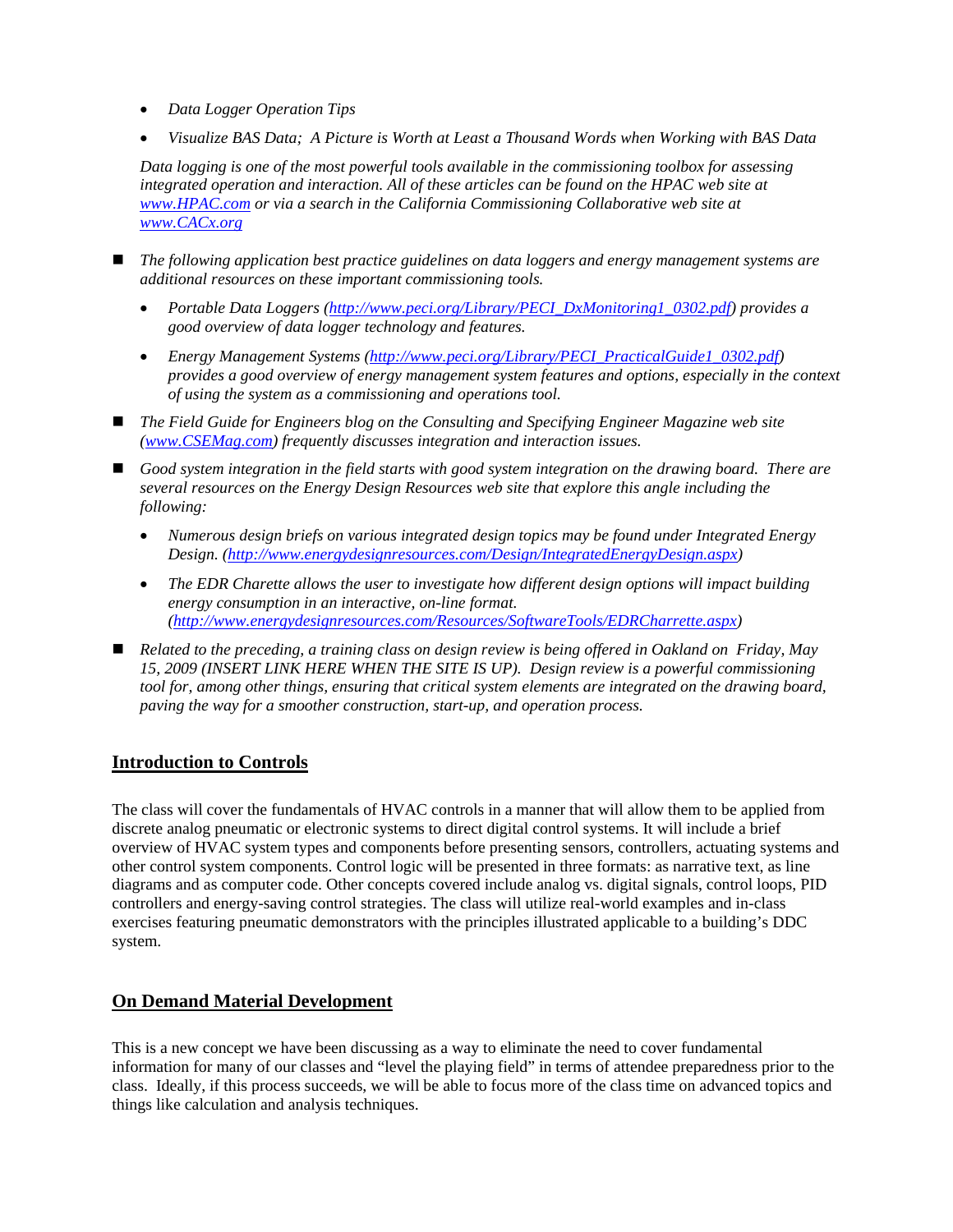The list of On-Demand modules proposed in the next section is based on what we currently believe it will take to support the classes proposed for the spring semester. However, I believe this list will also serve as a strong foundation from this point forward, which can be expanded upon as we identify the need or identify new class topics.

In general terms, I believe each module will consist of a number of video clips created using Camtasia to capture PowerPoint materials or provide screen captures of other resources and techniques like Excel Spreadsheets, data logger software, or other free resources. They may also include video clips from field situations like the clip we made to illustrate the relationship between motor speed and load and illustrate slip. In general term, the clips will look very much like the example I sent you for the clip I have on You Tube that walks through a troubleshooting problem via trend analysis using Excel<sup>®</sup>.

Over the course of the next month, as a pilot project, I plan to convert the slides I have on Induction Motor Theory into an example of what this technique would look like for a PowerPoint® based presentation and will send that to you as soon as it is available. This will be a good pilot because;

- It's a relatively short topic but includes animation and a video element (the one we shot of the PEC chilled water pump) and,
- It's a complicated subject that is part of both the proposed *Pump Fundamentals* module as well as the *Fan Fundamentals* modules.

As allude to earlier in this section, I believe each module will actually be sub divided into a series of clips. There are several reasons for subdividing the modules.

- 1. Not everything will be conveyed in the same media. For instance, while the bulk of the material will be derived from my existing PowerPoint® presentations, in some instances, simply opening a spreadsheet and walking through it will better convey the concept in contrast with using slides that show screen shots of the spreadsheet.
- 2. Smaller modules mean smaller file sizes, especially if we choose to keep the resolution high. This will facilitate downloading and/or on-line play for students who have older computers or limited bandwidth in their internet connections.
- 3. Smaller modules mean that the recording sessions can be broken down into more manageable segments. My experience has been that working with a recording session vs. a live audience is harder to do because of the lack of feedback, direct or indirect, from the audience. I think shorter sessions will make some of the issues that come up in this regard more manageable.
- 4. Smaller modules mean faster edits. My experience with Camtasia thus far (and I suspect this would be true for any video capture and editing package) is that it is time consuming to work with and edit large files. Thus, smaller modules make for more manageable editing sessions.
- 5. Smaller modules mean less effort will be required to re-record a session that does not turn out well. This is really a subset of the preceding point.

# **Operating Your Facility with an Eye toward Energy Conservation and Sustainable Operations**

This class will be new development targeted at building operating engineers and will rely on some of the on demand courses included in this proposal for support. In general terms, the course will endeavor to empower facilities engineers to become more proactive in monitoring how their facilities use energy and other resources and making them more efficient and sustainable. By the nature of their work, facility operators are intimately connected to the energy and resource consumption patterns in their facilities. Thus, they are also in a good position to have a significant and lasting impact with regard to improving the way their facility uses resources.

This class is intended to provide facility operators with some of the tools they need to move down the path towards more efficient operating strategies and provide them with examples of ways to use these tools to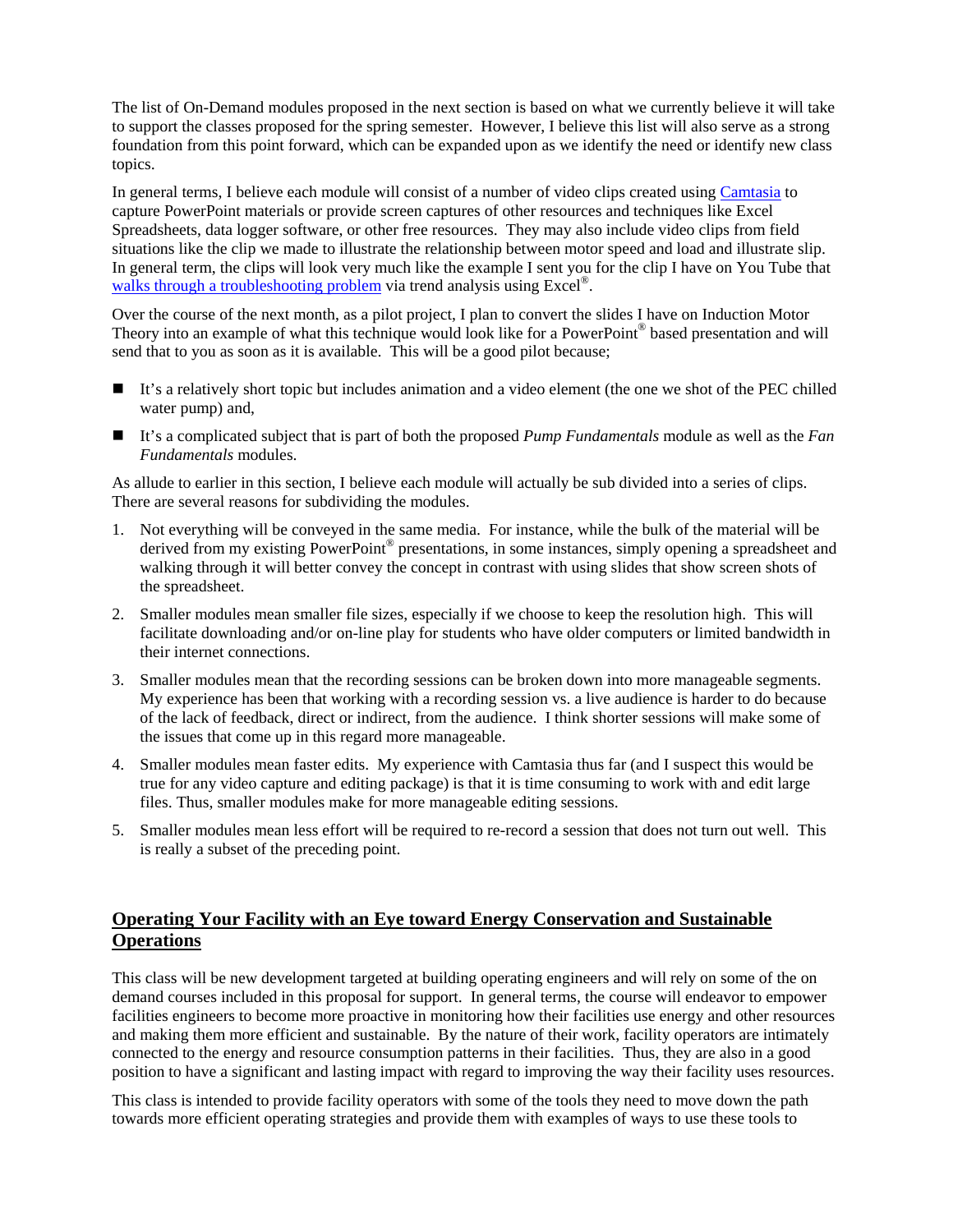immediately begin to identify and capture savings. The content will include case studies illustrating how the techniques that are discussed have been used in existing building to generate savings. Interactive exercises illustrating some of the concepts and techniques are also planned.

#### *Proposed Agenda:*

- **Monitoring Utility Consumption to Identify Opportunities and Ensure the Persistence of Improvements**
- Using Simple Tests, Observations, and Common Sense to Identify Savings Opportunities
- Using Data Loggers and Control System Trends to Identify Opportunities and Ensure the Persistence of Improvements
- **Developing Documentation, Purchasing, and Training Standards to Support Efficient Operations**
- Projecting Savings for Targeted Opportunities

#### *Proposed Learning Points*

- Attendees will recognize that energy and resource efficiency have a lot to do with day to day operating practices and will be exposed to techniques they can use to improve their facilities efficiency using lowcost/no-cost techniques and practices and/or by leveraging standard operations and maintenance expenditures.
- Attendees will learn about the many free resources available to them to facilitate their efforts at efficient sustainable operation.
- Attendees will be exposed to fundamental calculations that they can use to estimate the savings potential for measures they identify.

## **Optimal Sequences of Control for HVAC Systems**

This class will build on the concepts covered in the *Principles of HVAC Control* class and will focus on sequences of operation appropriate for small and medium commercial facilities (for instance, small package units and heat pumps versus chiller sequences). These sequences have been integrated into Title 24, the California Energy code, and can yield significant energy savings if incorporated into existing facilities with legacy controls; thus the focus for the class. The class will use narrative text, line diagrams and computer code to illustrate these sequences.

# **Pump Troubleshooting Design Brief**

(AEC)

The design brief content will include case studies illustrating and reinforcing the key concepts. Where possible, these case studies will be built around the pumping systems and equipment in the CTAC facility. However, if the systems and equipment are inappropriate for the concepts to be illustrated, or the necessary information can not be readily obtained in a timely fashion, the case studies will be based on examples from other projects.

# **Pumps: Design, Performance and Commissioning Issues**

This class will cover centrifugal pump application and optimization and pump system troubleshooting from a field perspective. The class will start by exploring pump theory and construction and then move to motor theory and the interactions that occur between a pump and its motor as the loads on the pump change. From this foundation, the remainder of the class will focus on pump and system interactions, with an emphasis on parallel pump applications and how pump tests can be use to assess performance, troubleshoot operating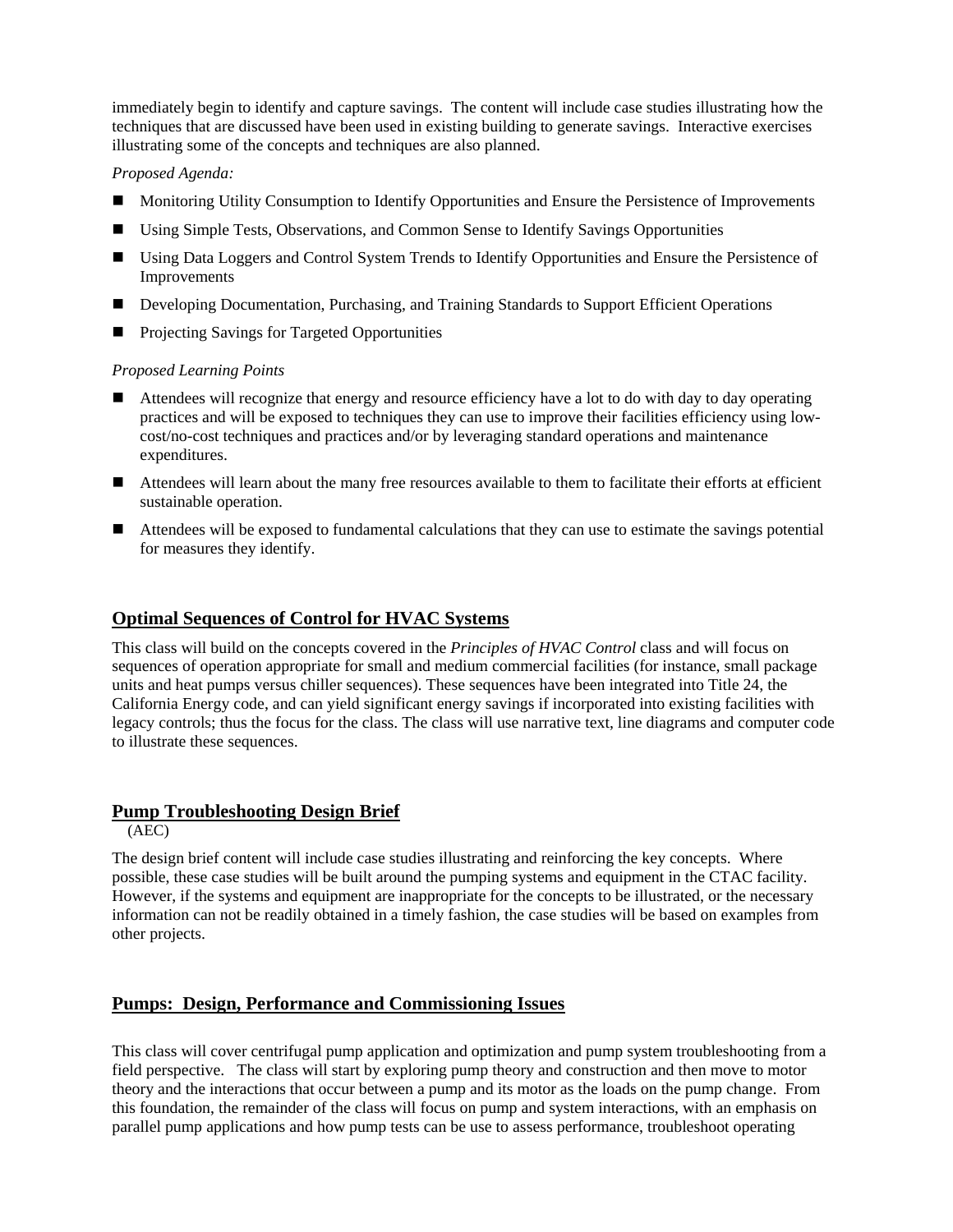problems, and identify optimization opportunities. Many of the principles discussed will be illustrated by mini case-studies based on actual field experiences. Interactive exercises involving the pumping systems in the PEC are anticipated, pending class size and weather conditions. Class content will be drawn from a number of resources including *Centrifugal Pump Application and Optimization* and *Pump System Troubleshooting*, both of which are design briefs that can be found on the *Energy Design Resources web site* (www.energydesignresources.com). A recommended reading list will be developed for you to distribute to class attendees prior to the class to allow them to better prepare themselves for the content of the class.

## *Proposed Agenda:*

- Introduction and Overview of Pumps and Piping Systems and the Optimization Opportunities they Often Contain
- **Pump Theory**
- **Motor Theory**
- **Pumps and Systems** 
	- Constant Flow vs. Variable Flow Systems
	- Open vs. Closed Systems
	- Piping Systems Details that Impact Pump Performance
	- Pump Testing as a Diagnostic for Troubleshooting and Optimization

## **Resources for the Resourceful**

This class will cover the wealth of no-cost resources available from the internet and manufacturers that can be used to support building design and commissioning processes. The afternoon session will consist of hands-on experience with some of the resources for the PEC attendees, demonstrating the resource features and illustrating how they might be applied in the design office or in the field.

## **Retrocommissioner's Retrospective on Retrofits**

## (SMUD)

This class wills use a case study format to look at the impact of design details on the success (or lack of success) of HVAC projects. Specifically, the case study format will be used to illustrate:

- How the problem was identified
- What the implications of the problem were in terms of performance, efficiency sustainability, maintainability, etc
- How the problem was corrected
- The results of the correction, where available, and
- The theory behind the problem and its solution.

Topics will include duct and pipe installation details, fan and pump application details, control system details, envelope details and power system details. Where possible, I will try to develop hands-on class-room exercises related to the materials to help attendees apply the concepts and further their understanding of the topic. While the class will focus on field issues encountered in retrocommissioning and operations experiences the information presented will also be of interest to those involved with new construction because getting the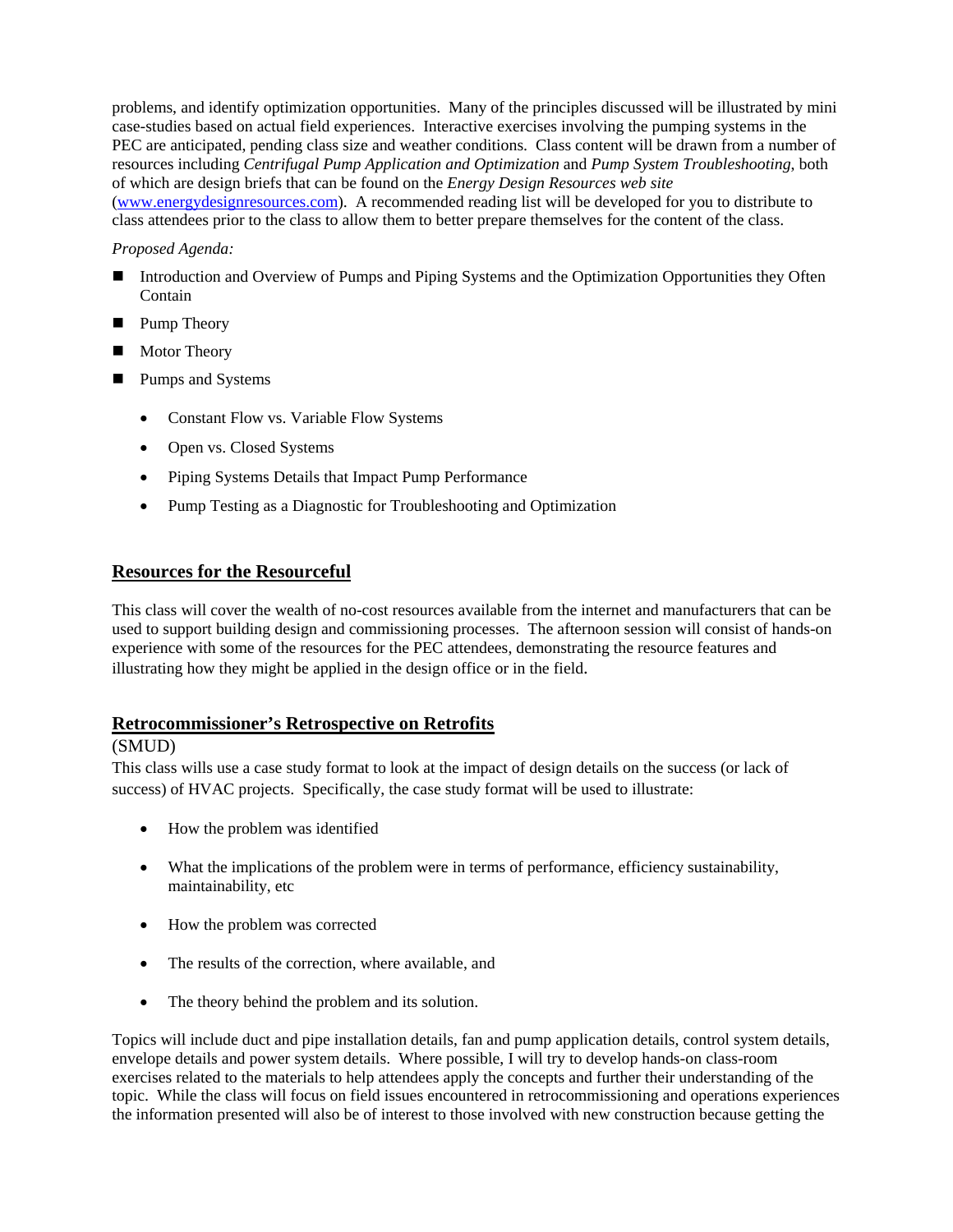details right in the first place is on the critical path to preventing problems and delivering efficient, sustainable HVAC systems and processes

## **Retrocommissioning and HVAC Fundamentals for the Field** (SMUD)

Developing and documenting design intent is a key element of any commissioning process. Unfortunately, many projects never have their design intent documented and the field personnel charged with operating and optimizing the systems must forensically assess the intent behind the system they are dealing with. Having some knowledge of the design process, how a design evolves, how equipment selections are made and how these decisions translate into a functional (or dysfunctional) system can be a valuable asset in such an endeavor. This class will begin with an overview of HVAC fundamentals in layman's terms to show how the design of an HVAC system evolves from concept to equipment selections, distribution system configurations, and selection of supporting utility equipment and systems. The second portion of the class will provide an overview of retrocommissioning skills and tools that can be used to scope a facility and identify potential retrocommissioning opportunities and begin to assess their value. Where possible, hands-on classroom exercises will be used to help attendees to apply the concepts that are discussed further their understanding of the topic. While the class will be somewhat technical in nature, the goal is to provide the technical content at a level that can be useful to operators, facility engineers, program managers and others who are working out in the field with buildings and building systems but do not have a design background

# **RCx 101: Identifying and Assessing Common Retrocommissioning Opportunities**

# **Specifying Direct Digital Controls**

# **System Diagrams, Point Lists & Sequences**

**Top 10 Cx Issues** (SMUD)

# **Using Design Review, Submittal Review and Construction Observation to Enhance your Commissioning Process and Save Resources and First Cost (this looks to be about the same as the Design Review Course)**

Issues identified during a design review process can go a long way toward improving the performance, efficiency, and first cost of a project and maximizing the benefits to be achieved.

- Design review is the time to capture intent. What better place to be to capture design intent information than in a room full of the team members who initiated the project and are developing the design documents?
- Design review is the time to capture savings. Many times, efficiency and first cost savings opportunities that can be easily realized while a project is still evolving during design become prohibitively expensive or impossible to achieve after the building and equipment are ordered or are in place.
- **Design review is the time to solve problems.** A project that is integrated and coordinated on paper during design paves the way for a coordinated construction process and integrated operation.

Design review can occur on a number of fronts in addition to a formal review of contract documents as a project evolves. The same principles and techniques can be applied by owners, operators, engineers, and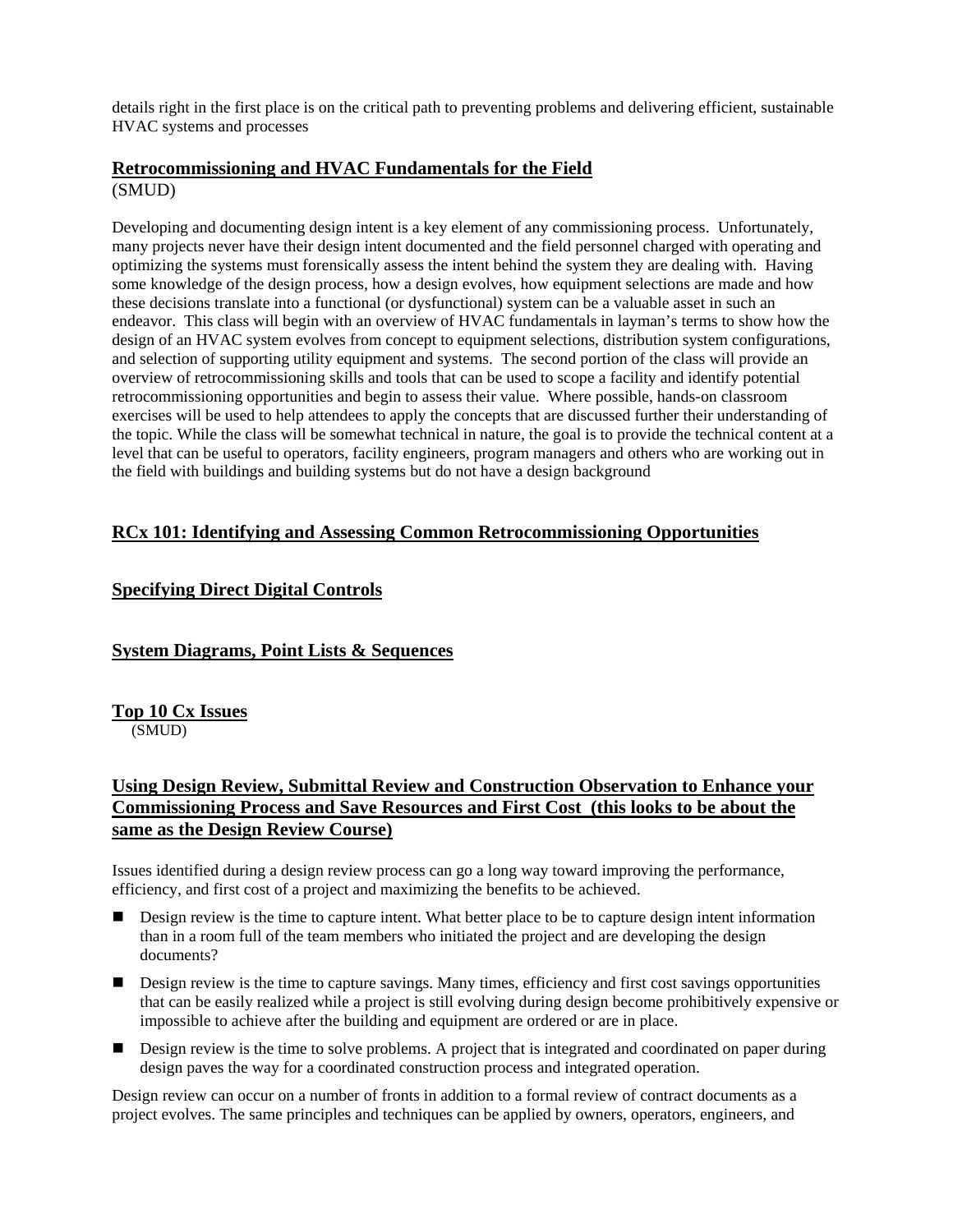contractors during the shop drawing review process - the dividing line between ideas and concepts on paper and hard physical realities. Similarly, facilities engineering groups will find the techniques useful as they review turn-key proposals with vendors and negotiate price and features.

While the focus of this class will tend to be on HVAC related issues, the class will touch on related architectural and electrical issues such as access, coordination and the ripple effects that can occur when equipment is right sized as a result of the design review process.

The class will be divided into a morning and afternoon session and attendees are welcome to attend either or both, depending on their level of interest. The morning session will consist of a broader perspective, less technical overview of the topic including:

- A discussion of where to target review and observations processes in the design-build-operate time for best benefit,
- A discussion of the types of documentation that should be targeted for review, and
- **E** Case studies illustrating the benefits achieved by applying the review and observation processes to actual projects

The afternoon session will take on a more technical focus by using a workshop approach built around a turnkey proposal for replacement air handling equipment wherein the class attendees, with guidance from the instructor, will use readily available rules of thumb, information accessed from the Internet, and free vendor selection software to assess the proposed equipment in light of the realities for the loads it will serve.

We will furnish laptops for group hands-on participation during the workshop. We will also post a resource list on the class website several weeks prior to the class for those wishing to load the required software onto their personal laptops and work through the exercise with the class on an individual basis.

Recommended pre-class reading: While not necessary, attendees, especially workshop attendees, will maximize the experience in the class by reviewing the following documents that can be downloaded from the Energy Design Resources Website (www.EnergyDesignResources.com):

- **Design Details**
- **Design Review**
- Field Observation

In addition, a PowerPoint presentation will be available for download on the class Web site on the topic of HVAC Fundamentals for the Field, a class previously presented at the Pacific Energy Center and scheduled for presentation on Tuesday March 17, 2009 this semester. This presentation provides an overview of HVAC fundamentals in layman's terms to provide insight into the design and operational issues associated with HVAC systems for those who work with the systems in the course of their jobs but do not have a design or engineering background. Also available for download on the class Web site closer to the time of the class will be Useful Equations, a PowerPoint presentation. This presentation provides an overview of frequently used HVAC equations for calculating loads, flow rates, etc.

As indicated in the description, the afternoon exercise will require the use of the PEC laptops. The laptops will need to have the equipment selection software we typically use loaded on them so the students can work with different equipment selection programs and other free software to gain insight regarding using these tools in the field environment. They will also need to have internet access to allow the attendees to access manufacturer's catalog data from the web, or we will need to preload that data so that it is available without web access. We will also need to preload the sample turn-key proposal and other related materials to ensure that everything the attendees need for the exercise is available to them on the laptops.